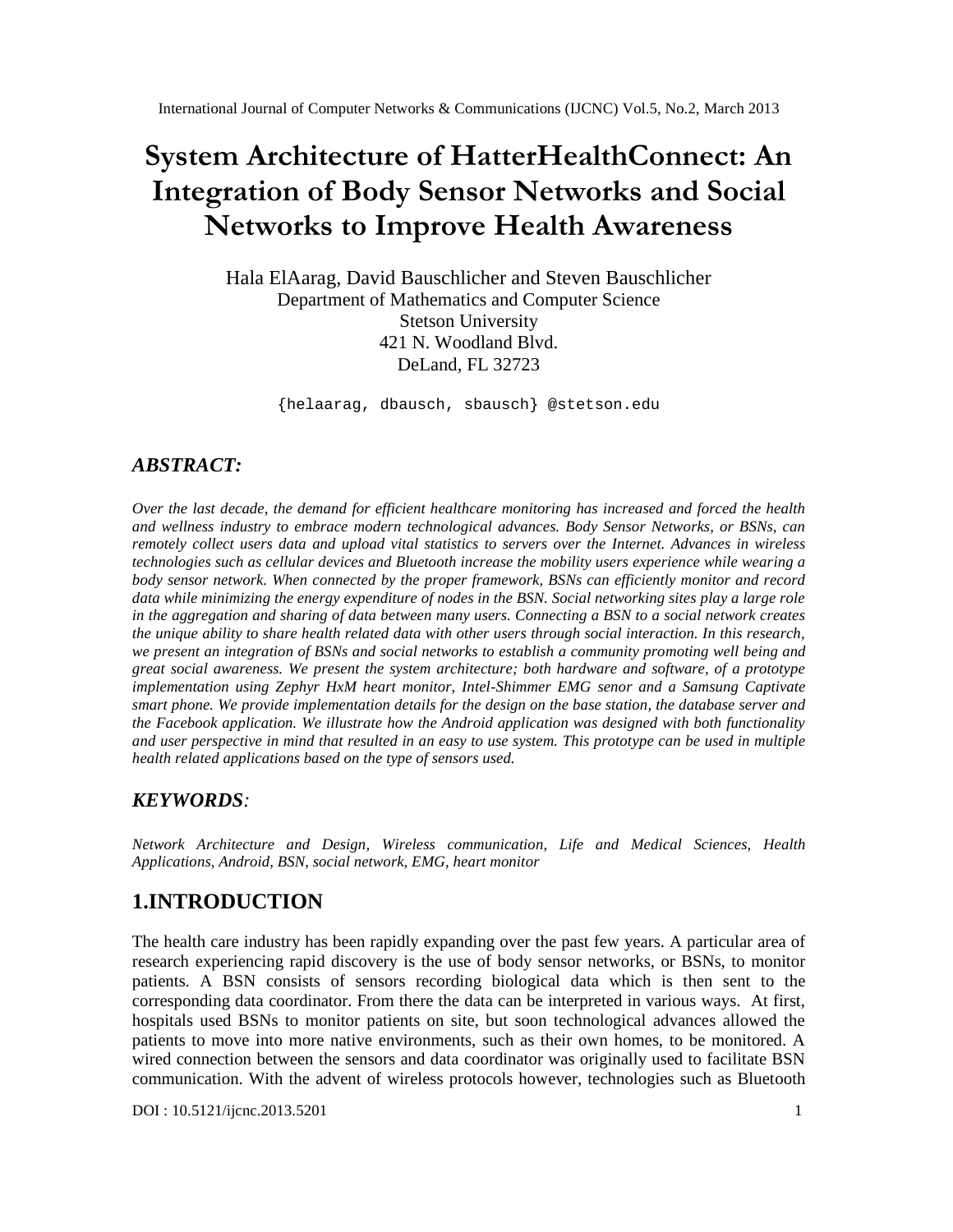and ZigBee (802.15.4) have eliminated the wires from the network and increased the mobility of the patient. Users can now wear body sensors and perform everyday tasks including exercising without the need to adjust their body sensors.

Mobile devices such as mobile phones and PDAs have seen significant development in the recent years as well. Modern day smart phones run complex operating systems such as Android and are more comparable to laptops than previous cell phones. Because of their inherit portability, these smart phones make an excellent candidate for the data controller portion of a BSN. These phones also come equipped with multiple sensors such as GPS, accelerometer, and light sensors, which further promote data aggregation and can reduce the need to buy additional sensors. Google's Android operating system is an excellent candidate for a BSN controller. The open source Android OS runs Java source code, and because of its portability and Bluetooth API, a single native controller can be made for the OS which could then be propagated to other devices in the future.

The final processing layer of BSN data can be seen as the most crucial part of the entire process. The raw data by itself is worthless unless it can be used to solve a problem or enhance the well being of the patient. The data can be used to track health patterns in patients, display vital health statistics, or even create recommendations for exercise.

This paper presents a system that submits sensor data into the realm of social networking. Social networking web sites such as Twitter and Facebook have gained massive popularity among users worldwide. User's send updates about their events, location, status, etc, only to share it with other users around the globe. If applied to the health industry, information such as health condition, weight, exercise levels, and heart rate, could be shared between users to create a positive and educational environment about wellness. The framework of this research has appeared in [3]. The rest of the paper is organized as follows: section 2 provides background information about body sensor networks, while section 3 presents related work in the literature. Section 4 gives a quick overview of the HatterHealthConnect system. Section 5 and 6 describe the hardware and software architecture of HHC, respectively, and section 7 discusses the actual implementation of the system. Finally, section 8 provides a conclusion of the paper while section 9 suggests some future work.

# **2. BACKGROUND**

A body sensor network, or BSN, can almost be seen as a subset or derivative of a Wireless Sensor Network (WSN). Many of the same components and issues of WSNs are present in BSNs, and the similar techniques can be used to solve the problems. However, there are some distinctions between the two. BSNs' nodes consist of sensors able to read biological data, and these results often are forwarded to a lab or hospital to perform some medical evaluation. Sensor nodes can also consist of implantable devices. These implanted devices require a slightly different configuration because they only have one battery charge. Fixing them while implanted is currently not an option [1]. BSNs are often involved in critical systems as well; a patient's life or death may rely on the speed of the message delivery. Therefore, message delivery rate and congestion are important issues a BSN must focus on [2].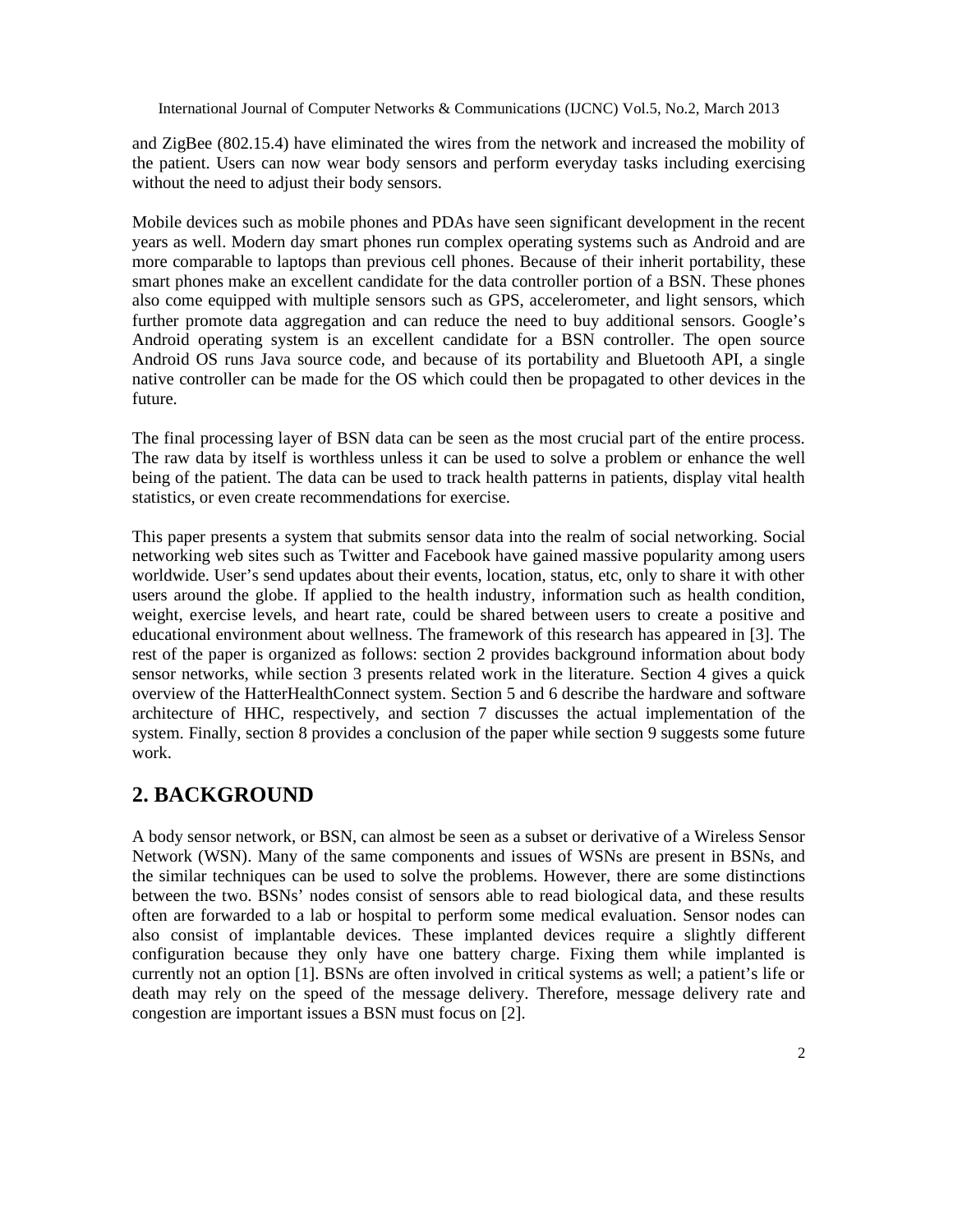Most modern BSNs contain a variety of medical sensors along with a controller or base station. Many medical sensors such as a pulsioximeter, ECG, and heart rate monitor can be used to report data to the controller [7]. In order to work with an array of devices and reduce energy costs, most communicate through common protocols such as Bluetooth or ZigBee. The controller node must support the protocol as well, and often acts as an internet gateway too. Modern day cell phones are a natural fit for the controller node because they meet the protocol requirements and are portable [7]. Cell phones have additional connectivity tools such as SMS and 3G to increase network resources. Some BSNs rely solely on these technologies to communicate, and have even developed entire protocols around them [21]. The patient also has prior experience with his/her mobile device, so it is often an easy transition. Previous experiments have used similar technologies such as PDAs for the controller node [8].

Body sensor networks can greatly vary in size and purpose. A small BSN monitoring an athlete's vitals while exercising may only require a single patient. On the other hand, a large healthcare facility may have hundreds of patients, each with his/her sensors reporting to a large central database or program [10]. Depending on the case, a different network structure may be needed to maximize the efficiency of the BSN. However, the same basic BSN issues need to be addressed regardless of purpose or size. Energy efficiency is crucial for BSNs taking advantage of wireless sensors and devices, and can be improved by enhancing the network layers. The second issue BSNs face is security. Health data is extremely personal, and it is important for patients to know their data is secure and only accessible to the appropriate parties.

# **3. RELATED WORK**

In this emerging field of research, other similar projects have been created. Harvard's CodeBlue [16] is a project created to adapt wireless sensor networks for use in emergency medical situations. In this project, sensor networks are used to send real-time vital signs from a group of patients to emergency medical technicians. These sensor networks would allow for a rapid medical response to a mass casualty event and would allow health personal to locate those patients in most need. CodeBlue makes use of the Berkeley MICA mote which contains a microcontroller, local storage area, and a low-power radio. These motes run on the TinyOS operating system and have a battery life of approximately 5-6 days while running. The communication is handled over the IEEE 802.15.4 standard to also conserve power. A pulse oximeter that attaches to the mote has been developed to deliver heart rate and blood-oxygen level, and an ECG was in development during the publishing of the paper. CodeBlue is highly scalable and works in an ad hoc setting, a critical need for use in emergency situations.

A WSN has been proposed by members of the Computer Science Department at the University of Virginia [17] to provide support to the increasing elderly population. This WSN combines wearable sensors along with environmental sensors to provide medical monitoring and memory enhancement to the patient. The architecture is divided into five main components: a body network, an emplaced sensor network, a backbone, back-end databases, and human interfaces. The body network is composed only of unobtrusive wireless sensors, but the environmental sensors have the option of being completely wireless and requiring batteries for power or of being plugged into an outlet. Data gathered from the body and emplaced sensor network is sent across the backbone of the WSN to be stored in the back-end databases or displayed in one of the human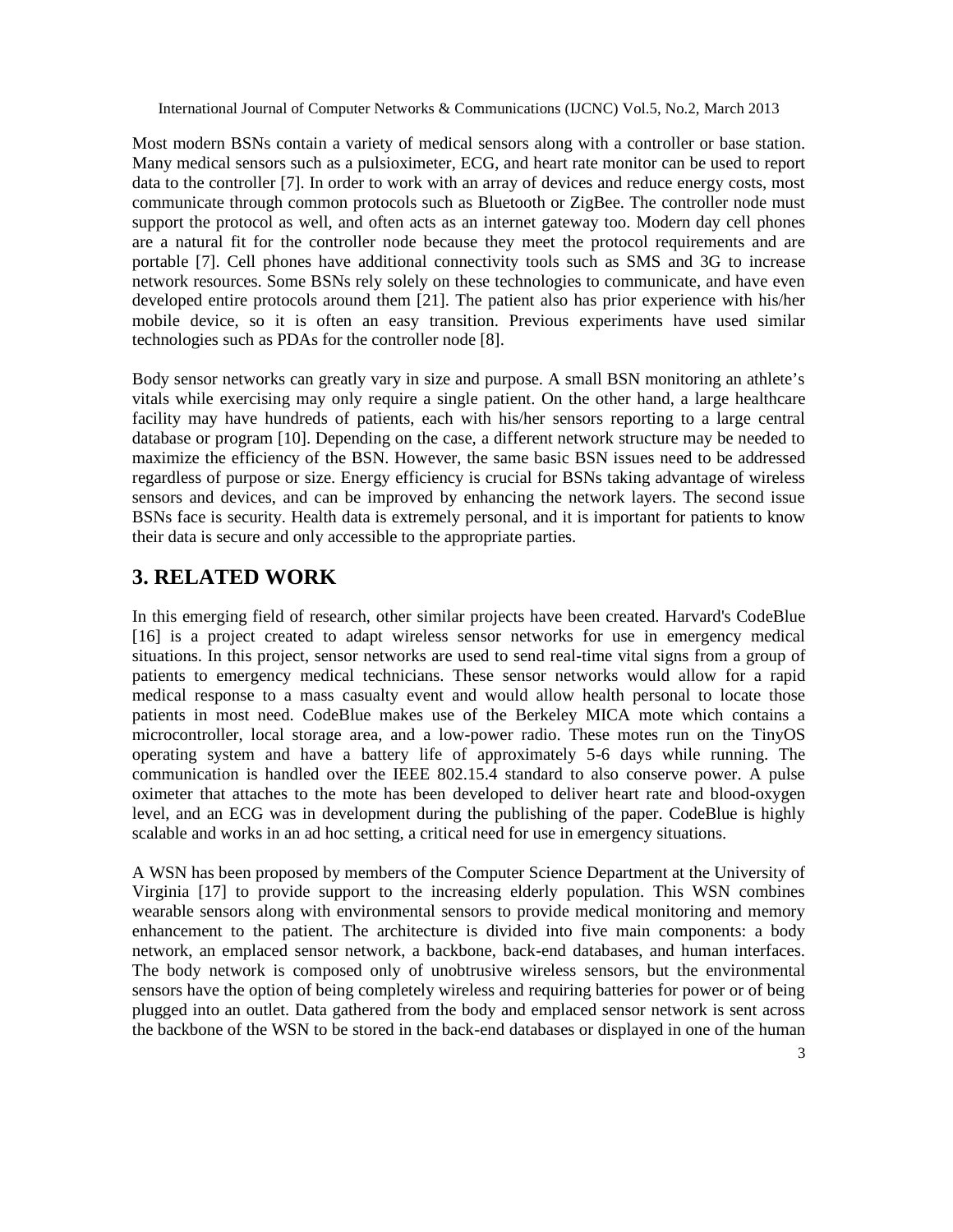interfaces. The sensors used in this implementation include a motion sensor, temperature sensor, breathing rate sensor, pulse-oximeter, and an EKG. These sensors communicate with the backbone using the Zigbee (802.15.4) wireless protocol. Real-time data can be viewed by a PDA that can connect to the backbone or by LCDs located on the motes.

Another wireless sensor network, discussed in [18], is designed to safely and continuously send physiological data from a patient to a local WLAN to be further transmitted. The patient wears an ECG sensor which wirelessly transmits data to one of the local relay nodes that are strategically placed throughout the entire building the patient is living in. This overcomes the deadspot problem that could occur if using a WLAN through walls. In order to avoid excess power consumption, the ECG sensor periodically takes samples, stores them in a buffer, and then goes back to sleep. Only once the specified buffer is full does it place the frame around the information and send it to the local node. The nodes have two different modes, self organizing mode and data transmission mode. When a node initially starts up, it stays in the self organizing mode until the surrounding nodes successfully add the node into their routing table and vice versa. Once the node is added to the system, it waits for data and then acknowledges the received packets and forwards the data towards the uplink node. An SMS message would be sent in the case of an emergency found in the ECG data.

DexterNet [4], a heterogeneous body sensor network, is an open-source project that makes use of the open-source library called Signal Processing In Node Environment (SPINE). DexterNet has a three layer architecture that includes a body sensor layer (BSL), a personal network layer (PNL), and global network layer (GNL). The BSL contains two different types of custom sensors. The first is a motion sensor that contains an accelerometer and a gyroscope. The second type is a biological sensor that acts as an electrical impedance pneumography (EIP), and ECG, and an accelerometer. The PNL consists of a Nokia N800 tablet that communicates and collects data from the different sensors within the BSL. This communication is accomplished over IEEE 802.15.4 and makes use of the SPINE API on the node and base station side. Finally, the Nokia N800 forms a GNL by sending data across the Internet through a Bluetooth, Wifi, or other broadband connection. These Internet servers then use the data collected for higher level applications. Some server-side applications already created provide features such as displaying a graphical animation of a user's current position, creating a database of movement information to improve human movement recognition algorithms, and monitoring pollution on a patient's walk through the city [4].

Researchers at the University of California, Berkeley have begun working on an API for the Android OS that provides specific functionality for BSN development. The project, titled WAVE [5], has several core components including sensor interaction, database interaction, and data processing functions. The sensor interaction is handled by the SPINE framework, allowing WAVE to focus less on the low level communication between sensor nodes and the mobile platform. Because the Android OS has a java based development kit, SPINE should work well with it as long as the sensors can also make use of it. Also, because the Android OS is becoming increasingly popular on multiple models of phones, the SPINE framework can be ported over once and used for multiple applications on multiple devices. After data is collected from the nodes in WAVE, database interaction is handled using REST architecture so a user can easily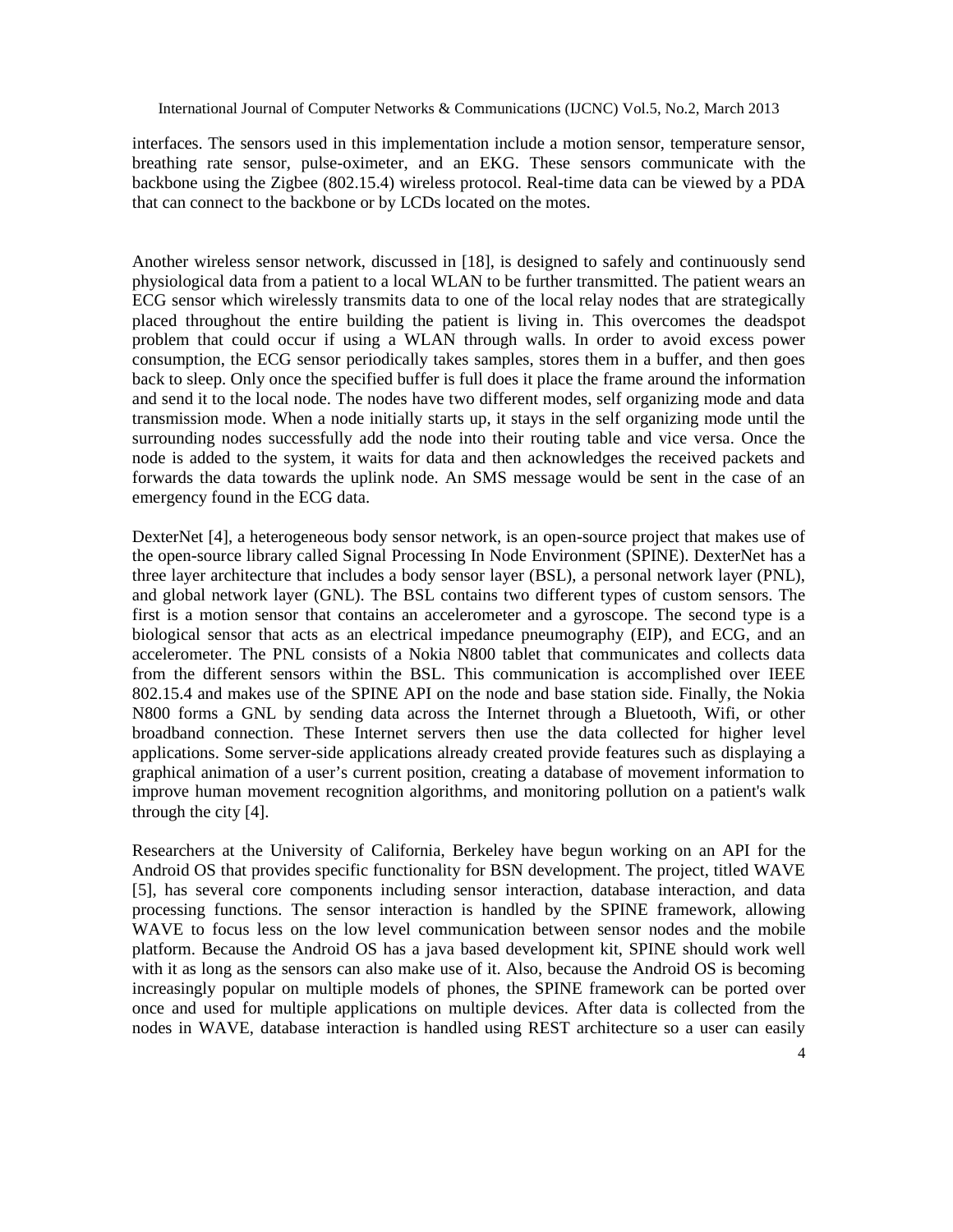insert and store information from the mobile platform into a remote database. This REST architecture basically refers to a stateless, client-server model similar to how the World Wide Web works. Finally, the data processing functions allow the user to access algorithms that are frequently used within BSN applications. These functions include action recognition, energy expenditure calculating, and GPS location tracking.

Using the WAVE API, a few applications have already been created to monitor certain health aspects. One such application is CalFit [5]. CalFit uses the native sensors on specific Android phone models to calculate energy expenditures based on the SPINE Kcal algorithm. It then logs the user's data into a database where all the users of this application can compare their caloric expenditures. The database also ranks users and allows for the creation of teams to sponsor encouragement and competition.

Work has also been done to use artificial neural networks, Bayesian networks, and Hidden Markov Models to develop context aware sensing in BSNs. People are very sensitive to external context changes such as a change in the person's activity or temperature of the environment and these situations need to be analyzed appropriately to draw the correct conclusions about a person's health status. Difficulties in accomplishing this include noise introduced by the sensors, the need for context sensing to detect transitions in context as opposed to a single snapshot in time, and the problem that as the number of inputs (sensors) increases, the learning rate slows down. Advanced computing techniques such as neural networks and Bayesian networks would be advantageous because each of the individual sensors could learn without supervision and do not require prior knowledge of the context [19].

# **4. SYSTEM OVERVIEW**

To further the functionality and diversity of body sensor networks, we propose HatterHealthConnect (HHC). HatterHealthConnect is a health monitoring system that gathers physiological information to be integrated with social networks to promote healthy living and further peer connectivity. Live data such as heart rate, muscle activity, and workout duration are all calculated and sharable through these networking portals. HatterHealthConnect is designed to be easy to use, highly portable, and unobtrusive. Figure 1 depicts the overall design of HatterHealthConnect.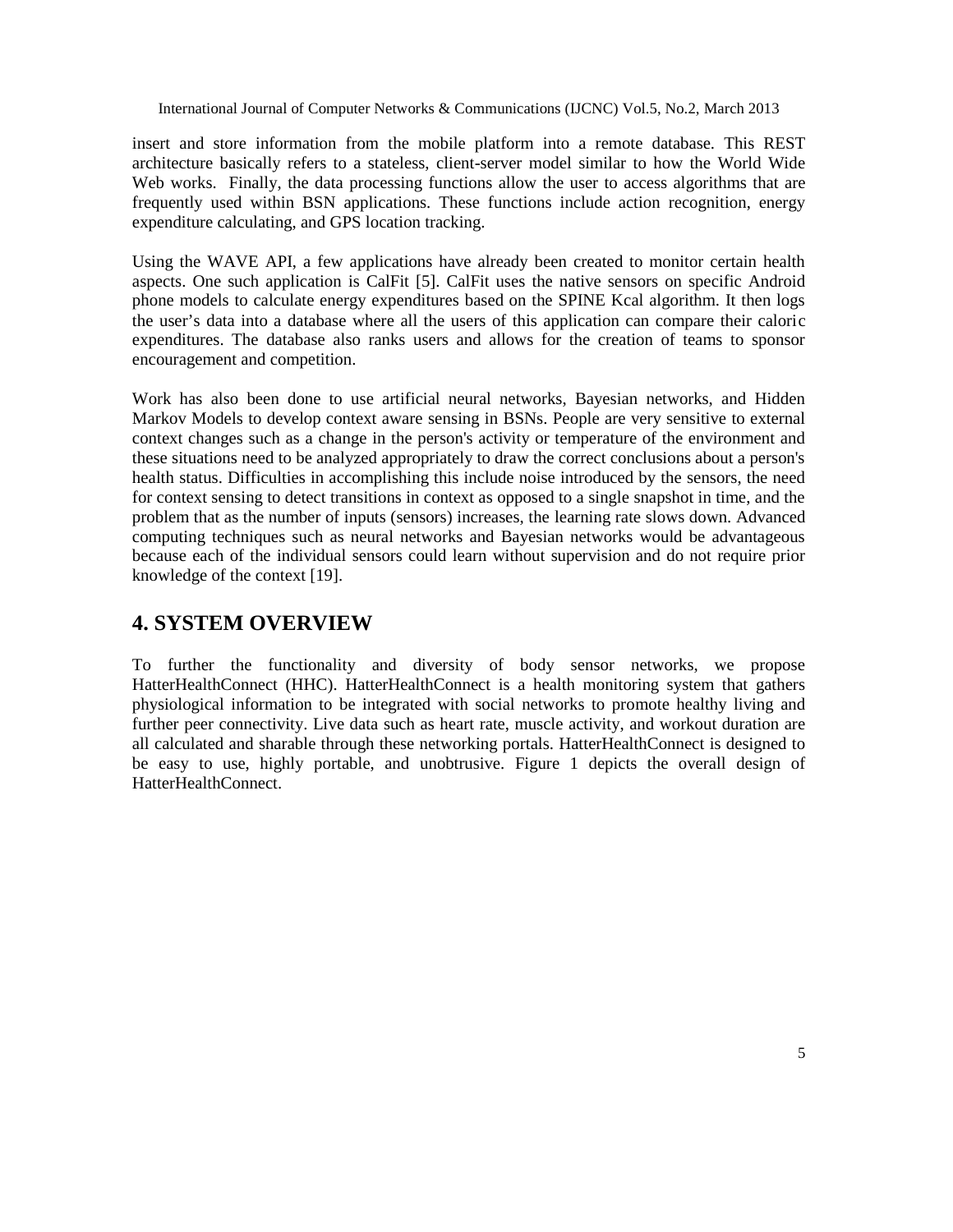

The monitoring and gathering of physiological data is handled by a wireless body sensor network comprised of multiple nodes. As shown in Figure 2, the sensor nodes include an Intel Shimmer Wireless Sensor Unit and attached EMG sensor and a HxM Bluetooth Heart Monitor. The coordinating or central node is a Samsung Captivate mobile device.

The BSN uses Bluetooth as its form of intra-node communication so the user can wear or carry the appropriate nodes wherever he/she goes. Once the user starts the application, the Samsung Captivate periodically collects data from the sensor nodes and store that information locally. Data collected on the phone is analyzed and processed further if necessary and the results can then be uploaded to the social networking sites Facebook and Twitter over Wifi or 3G.

This social interaction aims at promoting a healthier lifestyle by using encouragement and competition. Users are able to reach a much larger resource of advice and support as they share their own data and also comment on others' data. Also, by frequently uploading data, users are able to track their progress compared to their peers' and are positively pressured into continuing their own exercise activities or improving on them. Similarly, users are able to share their results via Twitter, so those following someone using HatterHealthConnect may be inspired to live a healthier lifestyle.

# **5. HARDWARE ARCHITECTURE**

### **5.1 SHIMMER**

Shimmer is a sensor platform designed for wireless applications that require the acquisition of data in real time. The Shimmer is designed to be low power and light weight in order to make wireless sensing efficient and unobtrusive in an everyday environment. The microprocessor and hardware components are designed to minimize power consumption for a long battery life and the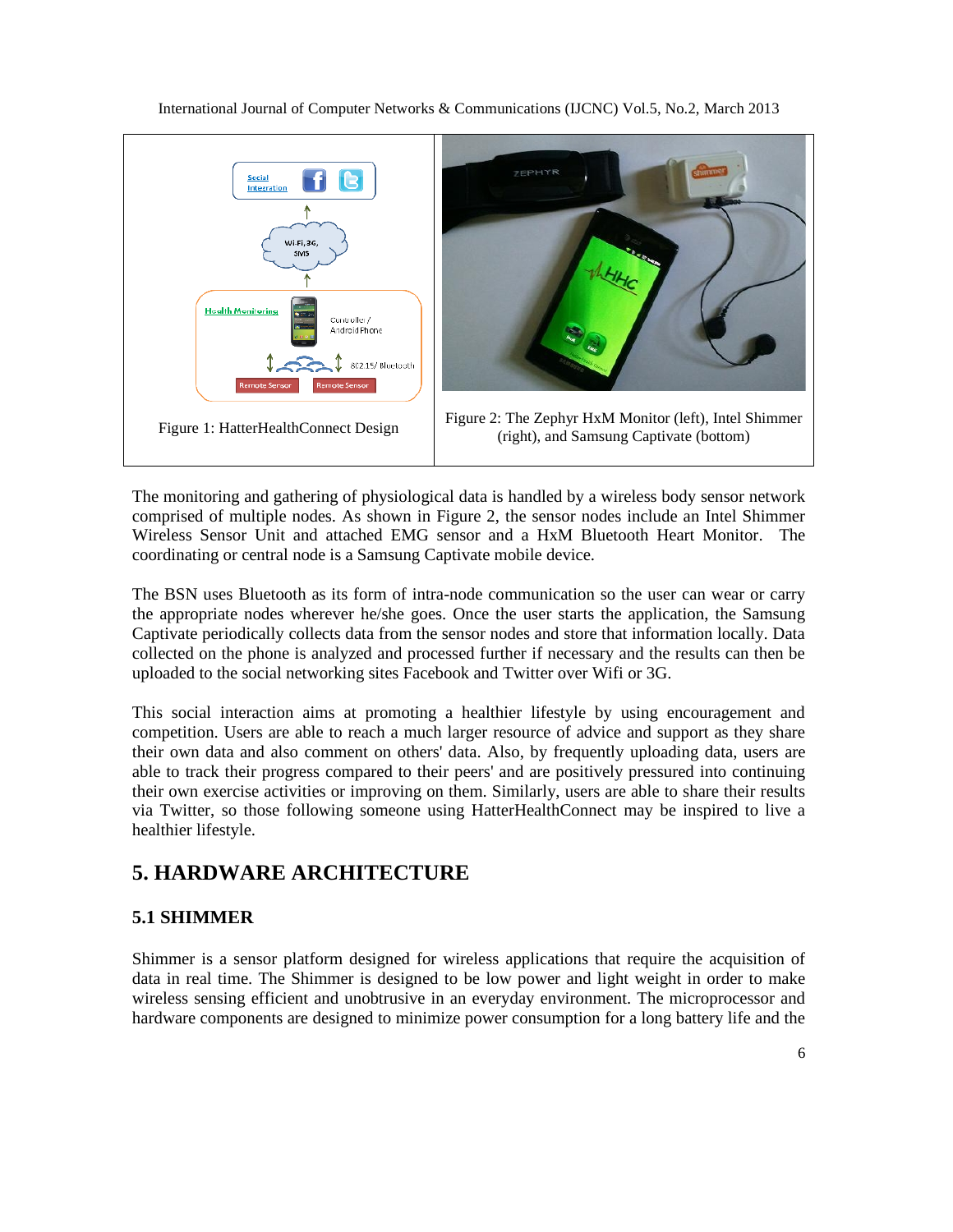total size of the Shimmer baseboard is only 53mm x 32mm x 15mm. The total weight of the unit is also only 22 grams, making the unit very versatile. Several key principles of the Shimmer wearable sensor are listed on their website and they are:

- Flexible: Each application can be customized to meet exact data capture and transfer requirements
- Configurable: Many different expansion modules/sensors are compatible with the Shimmer baseboard, including third party sensors. Shimmer can communicate over Bluetooth or 802.15.4 radio with any device that uses a similar radio.
- Open Source: The code is maintained and freely available at Sourceforge and GoogleCode
- Raw Data: Developers have full control over how the sensed data is handled and interpreted
- No Proprietary Software: Applications can be developed without having to match specific project output or interface requirements

The specific hardware components within the Shimmer were chosen and designed to meet the overall goal of making a low power and unobtrusive sensor. The MSP430 microprocessor was developed specifically to run on embedded, battery devices. The Shimmer makes use of almost every feature on the CPU, which controls all of the different peripherals attached. An integrated analog-to-digital converter captures sensor data, such as the attached EMG sensor. The Shimmer has the ability to store data internally via MicroSD flash storage, which allows data to be stored before sending or saved in case a network connection is dropped while the sensor is still gathering data [25].

Shimmer is an unobtrusive sensor platform because it communicates wirelessly. The Shimmer module contains two different radios: an 802.15.4 and a Bluetooth radio. IEEE 802.15.4 was developed specifically for low power personal area networks and is optimized to work within a short range. There are 27 total channels available with three different data rates available under this specification: 16 channels that have a data rate of 250 kb/s, 10 channels at 40 kb/s and 1 channel at 20 kb/s. 802.15.4 was specifically designed to be energy efficient at the physical and MAC layers, allowing it to have a very low power consumption level. The Shimmer contains a SR7 Radio module that communicates over 802.15.4 and has an indoor range of 5-10 meters.

Bluetooth is similar to 802.15.4 in that it is a short range, low power form of wireless communication. Bluetooth equipped devices can communicate at rates up to 3 Mbps. Bluetooth has 79 channels available that each have a data rate of 1 MHz. Unlike a network using the 802.15.4 protocol, which could contain up to 216 compatible devices, a Bluetooth network can only contain up to 8 devices. These individual groups of 8 devices can connect to form a larger group though, called a scatternet. The Shimmer device contains a Class 2 Bluetooth module that communicates through a 2.4 GHz antenna. This device has a range over 10 meters and can make use of all 79 channels. The overall goal of both protocols is to provide a short range, low power form of wireless communication. 802.15.4 has a slower data transfer rate, but it also provides more customization options and uses less power than Bluetooth. Bluetooth, on the other hand, is an older protocol and much more prevalent in mass market devices. Although 802.15.4 may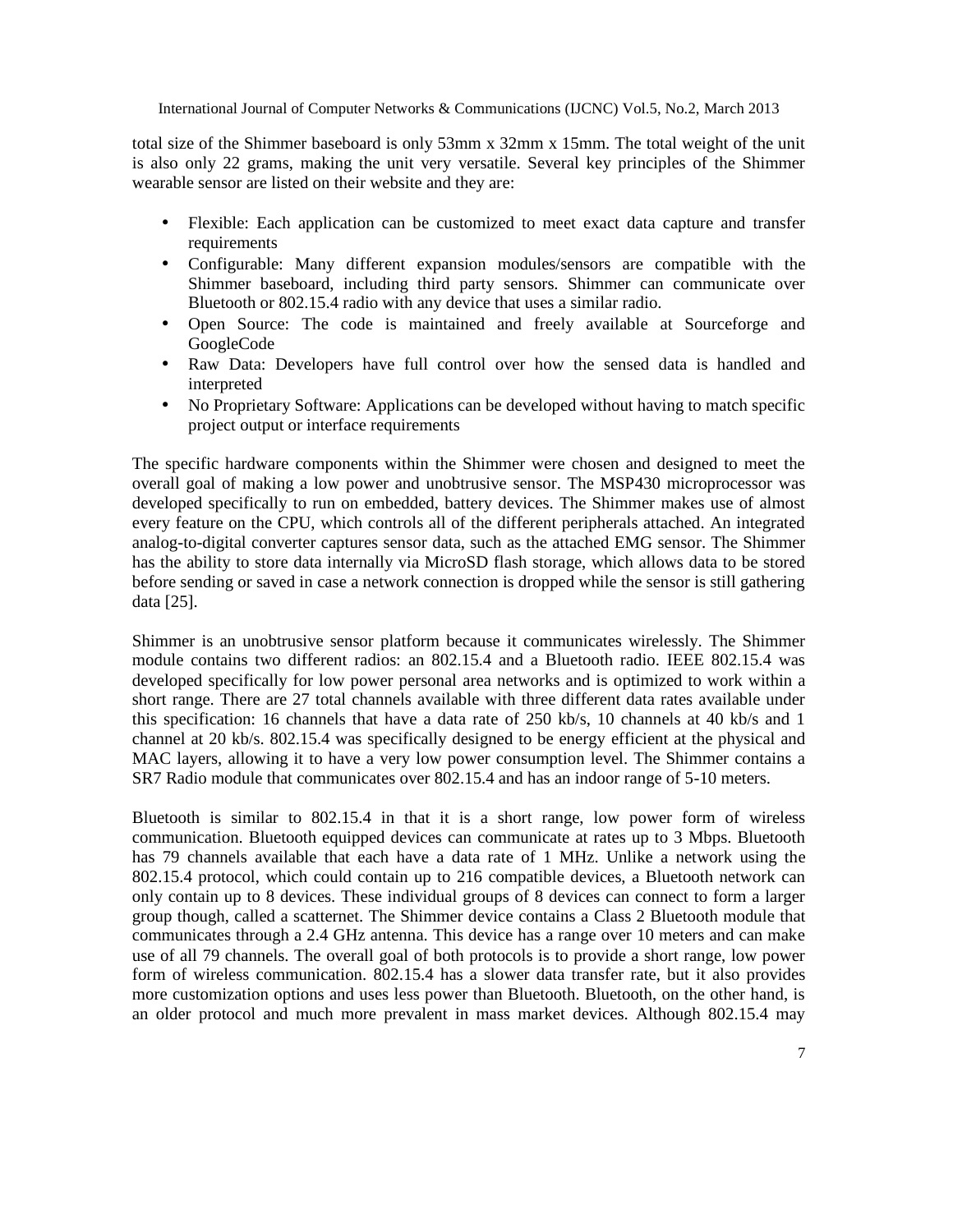better suit an application dealing specifically with body sensor networks, we have chosen Bluetooth due to its compatibility with Android devices [25].

#### **5.2 EMG**

Electromyography (EMG) measures the electrical impulses of the muscles within the body. It provides a quantifiable way to view the activity of a muscle while at rest and throughout the entire range of motion of a movement. The two different EMG techniques are intramuscular and surface EMG. Intramuscular EMG involves an electrode needle being inserted into the muscle tissue to target specific motor units. The muscle should behave in a certain manner in reaction to the needle, and results are compared to that. On the other hand, surface EMG (SEMG) is a noninvasive technique that allows EMG data to be measured without penetrating the skin and provides for a much broader evaluation of a muscle. SEMG picks up the electrical signals that are fired from a population of motor units within a muscle. These electrical signals travel through tissue until they eventually reach the surface of the skin, where electrodes then sense the energy. SEMG is a much more appropriate technique for sampling users in a workout environment and the data gathered will be more appropriate because it relates to a wider range of muscle use.



Figure 3: Raw EMG data (top) and its Root Mean Square (bottom) [37]

Once data is gathered from the electrodes, it must be processed before it becomes easily understandable. The initial type of processing is filtering, or removing the unnecessary data from the sample. This attempts to remove the electrical noise that is caused by anything other than the electrical impulses in the muscle. Once the data is properly filtered, the data can either be analyzed in its raw form or it can be further processed. Displaying the raw EMG data in a graph creates an oscillating line, which contains both positive and negative values as shown in Figure 3. From this graph, a user can see when the muscles are activated by looking at the thickness and height of the line. Although this may allow users to get a quick look at their muscle's energy expenditure, it may be harder to draw conclusions from the data without further processing it. To make the data easier to view, all processing techniques first rectify and smooth the data. Rectifying converts the negative electrical potential and adds it to the positive potential, making all values positive. Smoothing the data is done by integral averaging, which involves averaging a set of points and plotting that average for each point instead of plotting each individual point. This reduces variability in the data because now outlying values are averaged with their surrounding values to form a smoother graph [26].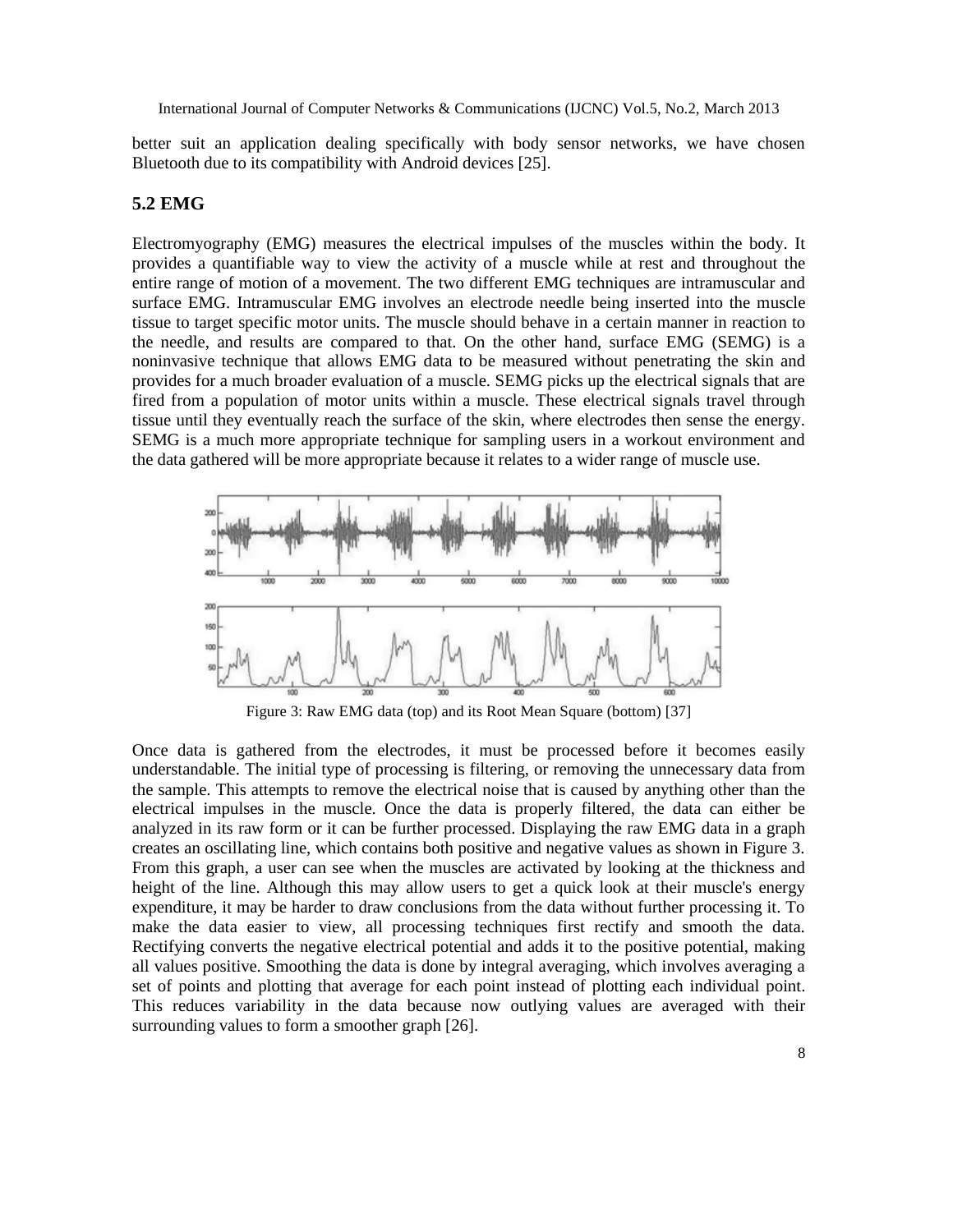Aside from processing raw EMG data for display, several processing techniques are also used to quantify the data, yielding numbers that can more easily describe muscle energy expenditure. Peak-to-peak measuring calculates the difference between the top and bottom of each trace and averages this value over a period of time. Integral averaging, the same method used for smoothing EMG graphs, can be calculated and represents .637 of one half of the peak-to-peak value. Root Mean Square (RMS) is a method that squares the data, calculates the average, and then calculates the square-root of this value. RMS is more commonly used than integral averaging because it provides less distortion [26]. This processed EMG data can now be used to evaluate criteria such as:

- The activation timing of a muscle: when energy expenditure of a muscle begins and ends and how frequently that occurs within a set period of time.
- The symmetrical expenditure of muscles: whether symmetrical muscles, such as the left and right bicep, display the same muscle activity levels for an exercise.
- A fatigue analysis on the muscle: how quickly or slowly the muscle decreases in energy expenditure [27]

The Shimmer EMG sensor is an attachment to the main Shimmer board and maintains the lightweight and small form factor of the unit. The EMG attachment is a surface EMG that connects to the skin via disposable electrodes and captures the activity of the entire muscle. The data gathered is filtered and the integral average is calculated before storing the data [28].

#### **5.3 ZEPHYR HXM**

The HxM connects with a mobile device over a Bluetooth link. It supports only one connection at a time and sends messages at a rate of one per second while connected as seen in Figure 4.

| <b>Mobile Device or PC</b> | <b>HxM</b>                           |    |  |  |  |  |
|----------------------------|--------------------------------------|----|--|--|--|--|
|                            | <b>Bluetooth Link</b><br>----------- | п. |  |  |  |  |
| - -                        | Heart Rate, Speed & Distance Packet  |    |  |  |  |  |
| 1 Second                   |                                      |    |  |  |  |  |
|                            |                                      |    |  |  |  |  |
|                            |                                      |    |  |  |  |  |
|                            |                                      |    |  |  |  |  |

Figure 4: HxM Bluetooth Link

The HxM operates in simplex mode: it only sends data packets and does not process received packets. The discoverable name of the device is HXMxxxxxx where xxxxxx is the serial number of the sensor and its passkey is 1234. The HxM uses the Bluetooth SPP (Serial Port Profile) to connect to another device and uses the following structure: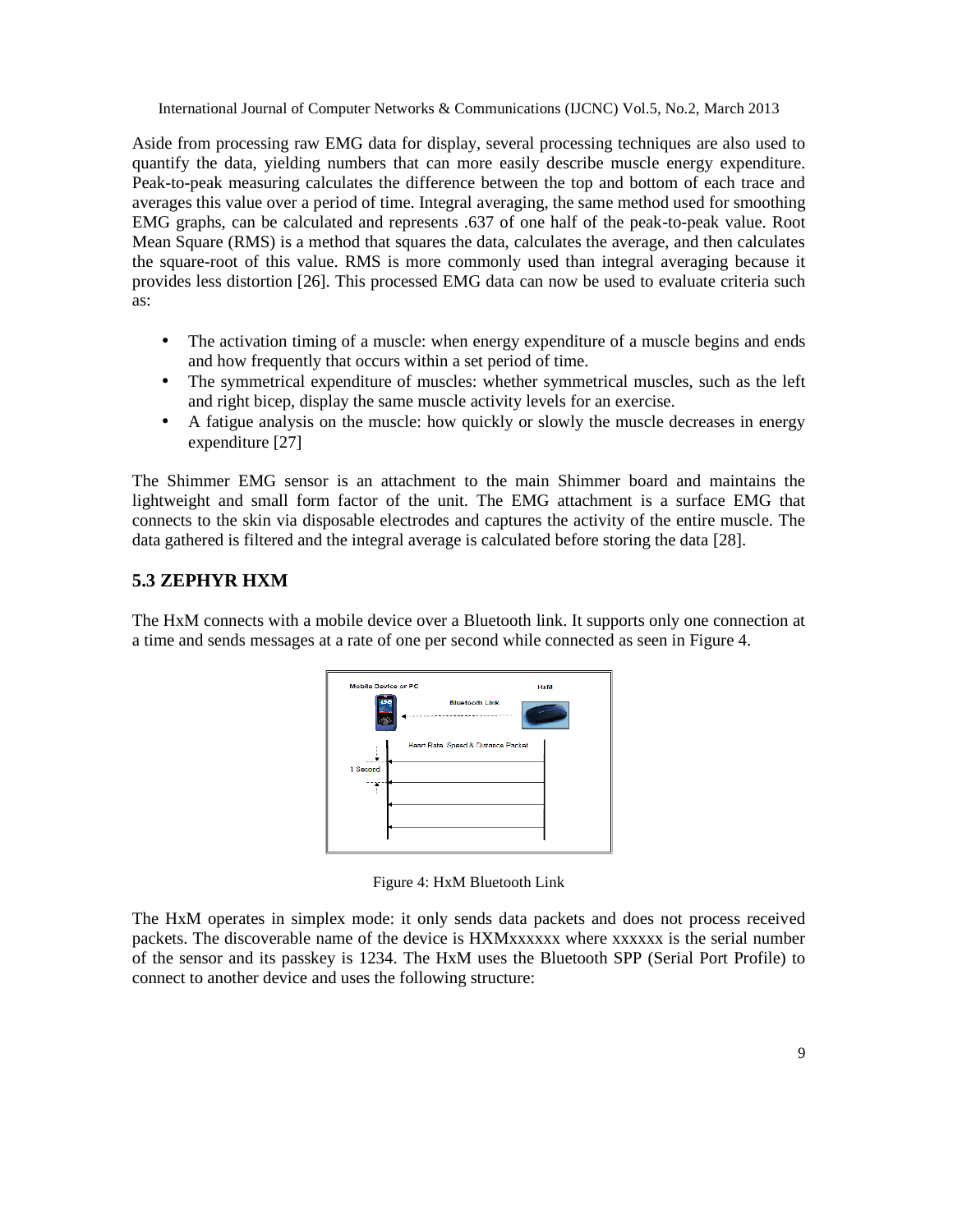- 115,200 baud
- 8 data bits
- $\bullet$  1 stop bit
- No parity [28]

The body sensors connecting over Bluetooth to HHC must rely on their own batteries for data transmission. Both the Zephyr HxM and Shimmer sensors are equipped with rechargeable batteries which can be recharged by connecting to their corresponding charging stations included with the products. The HxM has a standard battery life of 26 hours when activated due to its constant streaming of sensor information. The Shimmer sensor's battery life varies greatly depending on the frequency the data is being sent. Because this value can be adjusted, battery life is not constant after every use. It is recommended to recharge the sensors after every use to keep the devices prepared for next use.

#### **5.4 BASE STATION**

The hardware architecture for the base station, which is running the Android platform, is relatively up to the discretion of the manufacturers. Any new additional hardware added to the platform requires software support from the manufacturer as well. However, there are common pieces of hardware usually supported by the platform. These features include telephony (EDGE, 3G, Voice), local data connections (WiFi, Bluetooth), Camera, GPS, compass, and accelerometer. The Linux kernel is responsible for the driver connection to the hardware, and once implemented, developers can access the hardware through high-level application framework calls. While most phones that run the Android platform will work for HatterHealthConnect, this project specifically uses the Samsung Captivate.

The Samsung Captivate, or Captivate, is an AT&T variant of the Samsung Galaxy S and is a high-end Android smartphone with many of the latest hardware features [29]. Those features include:

- WGVA 4' Touch Screen
- Bluetooth Capability
- GPS
- Wi-Fi
- 5 MP Camera

Although most phones currently support Bluetooth, it is an important feature to include when discussing hardware architecture. Most low power consuming sensors use a wireless protocol for connection, and because the Captivate accepts only Bluetooth, it is important to find sensors which connect over Bluetooth.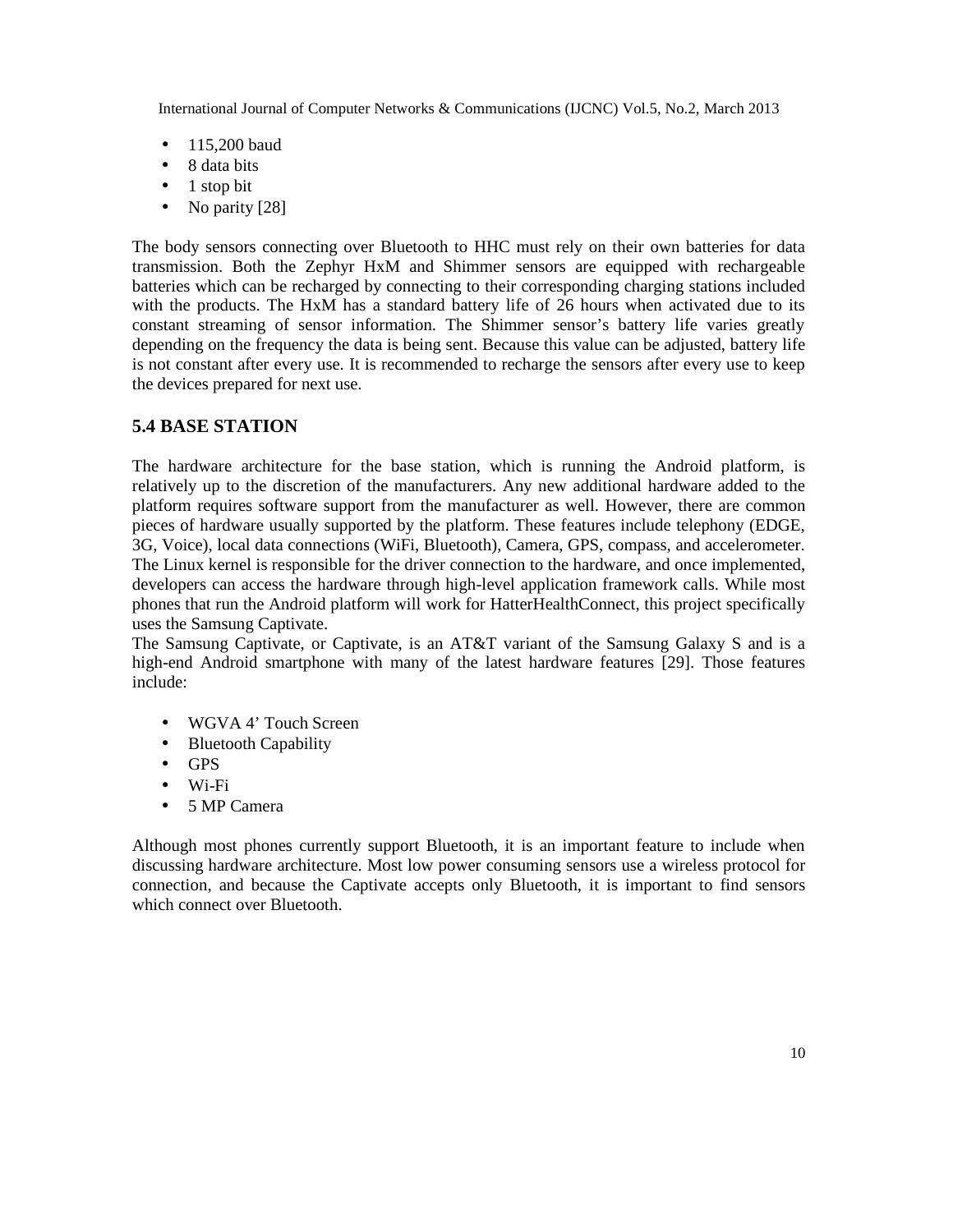# **6. SOFTWARE ARCHITECTURE**

#### **6.1 TINYOS**

TinyOS, initially a project at UC Berkeley, is an open source operating system specifically designed for wireless sensor networks. This embedded operating system is completely nonblocking, so the majority of input and output functions are asynchronous and require a callback. TinyOS and applications that run on it are written in nesC [30]. The nesC (network embedded system C) language is a programming language similar to C, and designed to follow the execution model of TinyOS. NesC is made up of components, which encapsulate state and functionality similarly to objects in an object-oriented language. However, each of these components can only reference its local namespace. In order for one component to call a function from another component it must explicitly declare that function as well. In this way, function pointers are not needed and all connections are made during compile-time. This is possible because mainly because the embedded systems TinyOS and nesC are running on generally have specific tasks that do not require dynamic program loading due to user input. The behavior of each component is represented by a set of interfaces. Each interface either contains some functionality that is accessible to the user or represents some functionality the component needs to complete a task. Interfaces provide a way for all the individual components to be linked together to form a program. Overall, nesC was designed to provide a statically-linked environment that allows for greater runtime efficiency in the embedded system environment [31].

#### **6.2 BIOMOBIUS**

The EMG application run in TinyOS on the Shimmer node is a part of the BioMOBIUS research platform. This research platform was developed by TRIL Centre to allow the rapid creation of applications involving biomedical monitoring devices and sensors. BioMOBIUS is aimed at those who need to monitor the activity and physiological information of their users or research subjects. This platform supports many third party sensors and devices, including the Intel Shimmer. One of the main goals of the BioMOBIUS platform is to allow individual components to be encapsulated into individual "blocks." Once a single component is created, other users do not have to replicate it, they can simply reuse that component. The code behind the BioMOBIUS platform is also open and shared so that developers can make alterations to the source code to fit their specific needs [33].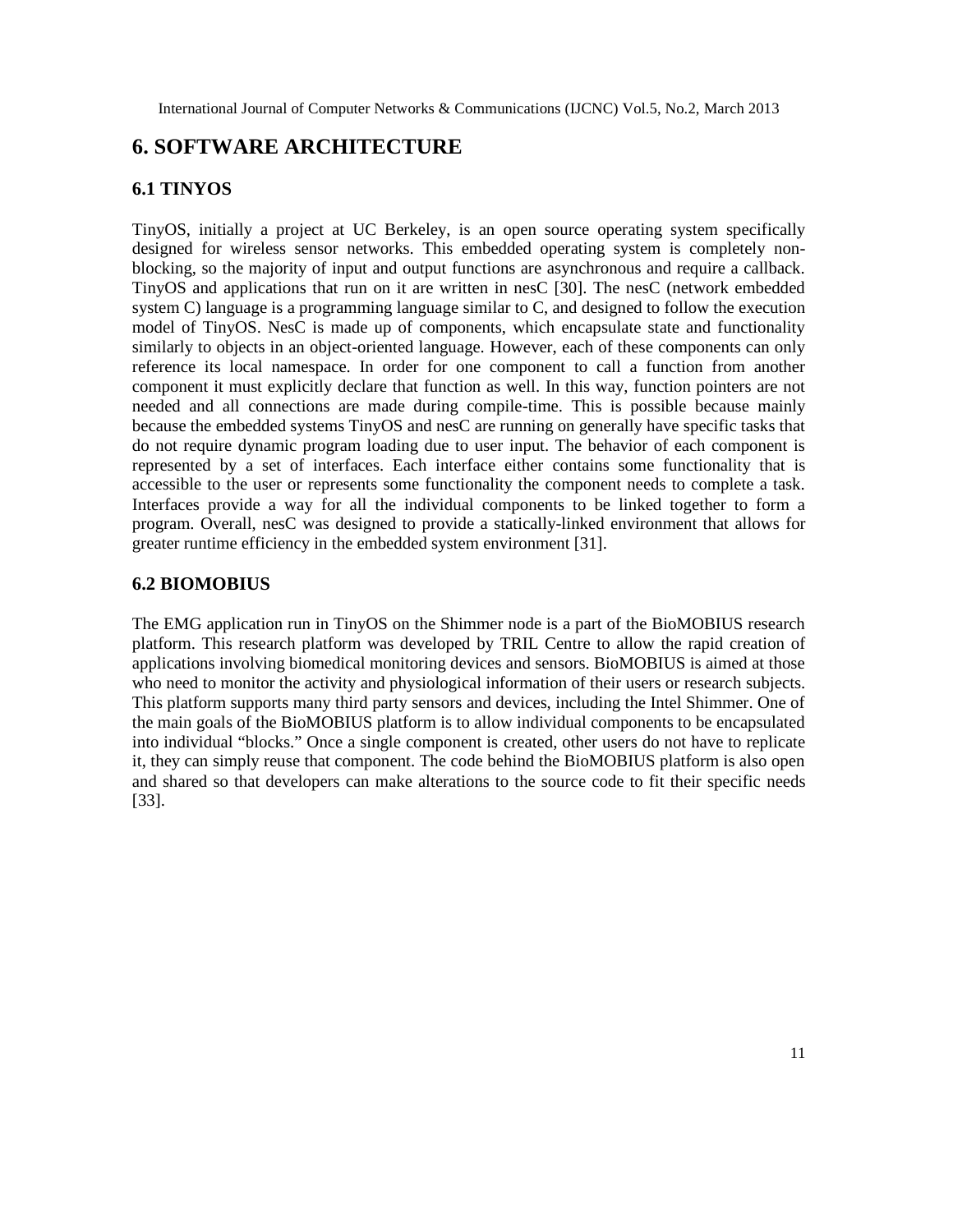## **6.3 COMMUNICATION PROTOCOLS**

#### **6.3.1 SHIMMER PROTOCOL**

| BOF   Sensor ID   Data Type   Seg No.   TimeStamp   Length   Raw EMG   Empty   CRC   EOF                                      |           |             |   |                |              |  |  |                |              |  |  |  |  |  |
|-------------------------------------------------------------------------------------------------------------------------------|-----------|-------------|---|----------------|--------------|--|--|----------------|--------------|--|--|--|--|--|
|                                                                                                                               | Byte: 1 2 |             | з | $\overline{4}$ | 5-6 7 8-17   |  |  | 18-19 20-21 22 |              |  |  |  |  |  |
| If LOW_BATTERY_INDICATION<br>BOF   Sensor ID   Data Type   Seq No.   TimeStamp   Length   Raw EMG   Batt. Voltage   CRC   EOF |           |             |   |                |              |  |  |                |              |  |  |  |  |  |
|                                                                                                                               |           | Byte: 1 2 3 |   | $\overline{4}$ | $5-6$ 7 8-17 |  |  | 18-19          | $20 - 21$ 22 |  |  |  |  |  |

**Packet Format** 

Figure 5: Shimmer Packet Format

The format of the data is identical in all instances except when the Shimmer has received a low battery indication from the TinyOS operating system. This low battery indication stops the streaming of data once the battery voltage drops below a regulator value of 3V. By default, the EMG sensor samples data at 500hz and each packet of data sent by the Intel Shimmer to the Android base station exactly contains fourteen bytes of data as shown in Figure 5. The MSP430 CPU is byte addressed and little endian, so slots of data that take more than one byte to hold the data, such as the time stamp, are sent with the highest addressed bytes followed by the lowest addressed bytes. In each packet, the first and last bytes are simply indicators of the beginning and end of each packet. The Sensor ID byte contains a unique identifier for each sensor, which is followed by a static byte used to describe the type of data being sent. This Data Type byte allows the base station to distinguish the difference between similar Shimmer packets that contain a different type of data, such as ECG data. An incrementing sequence number and timestamp are used to record when the data was taken and to make sure the packets come in order. The actual EMG data and its length are stored in bytes seven through nine. The tenth and eleventh bytes are used to display the battery voltage remaining if the low battery indication has gone off on the Shimmer, otherwise these bytes are empty. Finally CRC is calculated and stored so the data can be validated on the base station.

#### **6.3.2 HXM PROTOCOL**

The HxM follows a very simple structure when transmitting messages. As mentioned in the hardware architecture section, the HxM only sends data and does not process any received data. The basic message format consists of a few bytes for handling message processing along with the actual payload [29].

As shown in Figure 6, the message includes the following:

- **STX** The start of text ASCII control character which signals the start of the message.
- **Msg ID** uniquely identifies the HxM message and is in binary format. The standard data packet ID for the HxM is 0x26.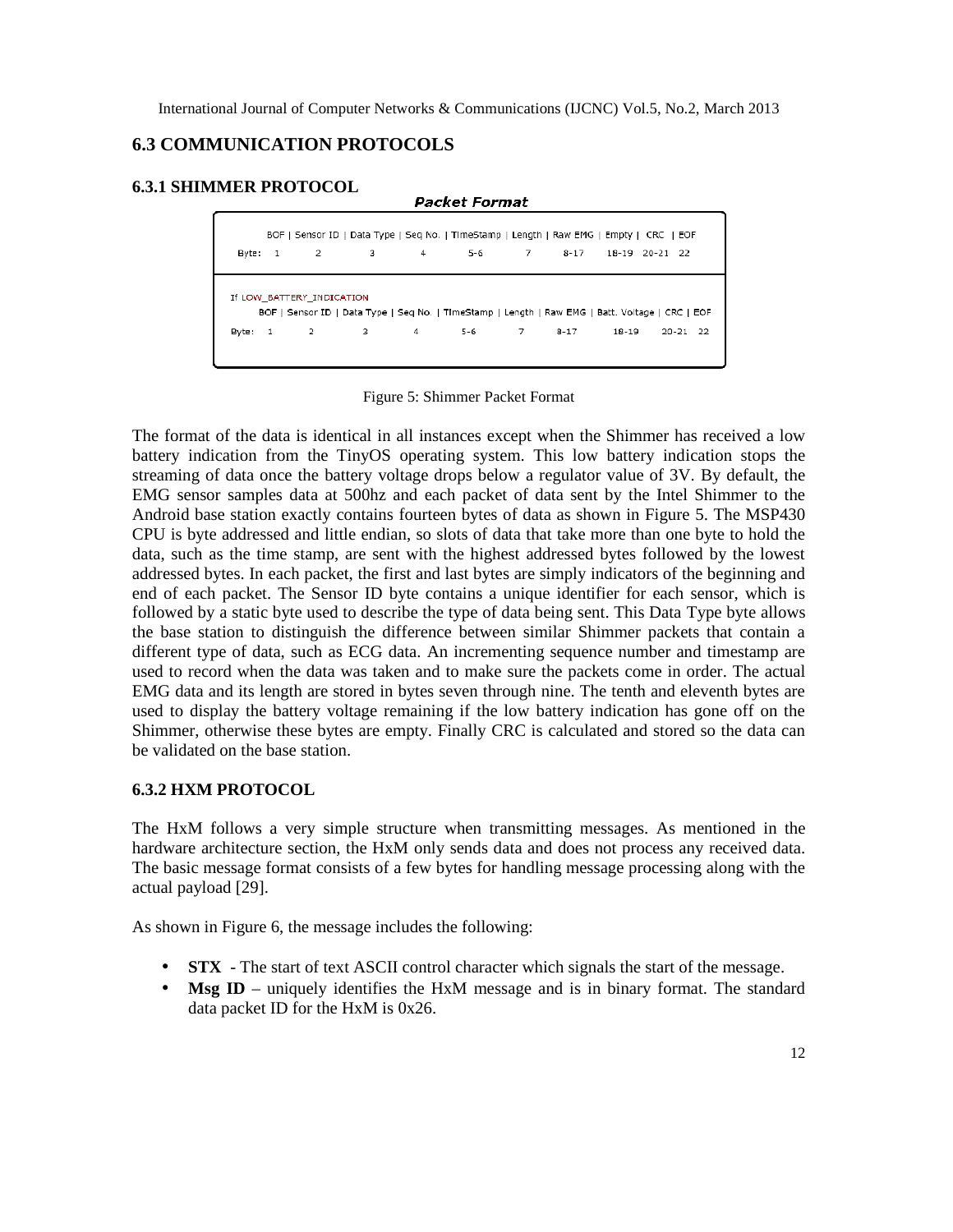- **DLC** Data Length Code specifies how many bytes of information are located within the payload between zero and 128 (inclusive).
- **Data Payload** The actual data recorded by the HxM and can contain anywhere between zero and 128 bytes of data.
- **CRC** An 8-bit CRC
- **ETX** The end of text ASCII control character which signals the end of the message.



Figure 6: HxM Packet Format

The Data Payload contains the standard data message from the HxM. The message contains the sensor data such as heart rate, speed, and distance. The past 14 heart rate measurements timestamps are sent as well so packet loss can be determined. This is useful when calculating the average values from the biological data. The standard data message can be seen in Figure 7.



Figure 7: HxM Standard Data Message

The payload of the data message contains more information about the sensor itself such as Firmware ID, Hardware ID, and Battery Charge Indicator, along with the actual sensed data. The remaining data is structured as follows [29].

• Heart Rate – an unsigned byte with a valid range between 30 and 240 bpm. If no heart rate is detected, 0 is reported.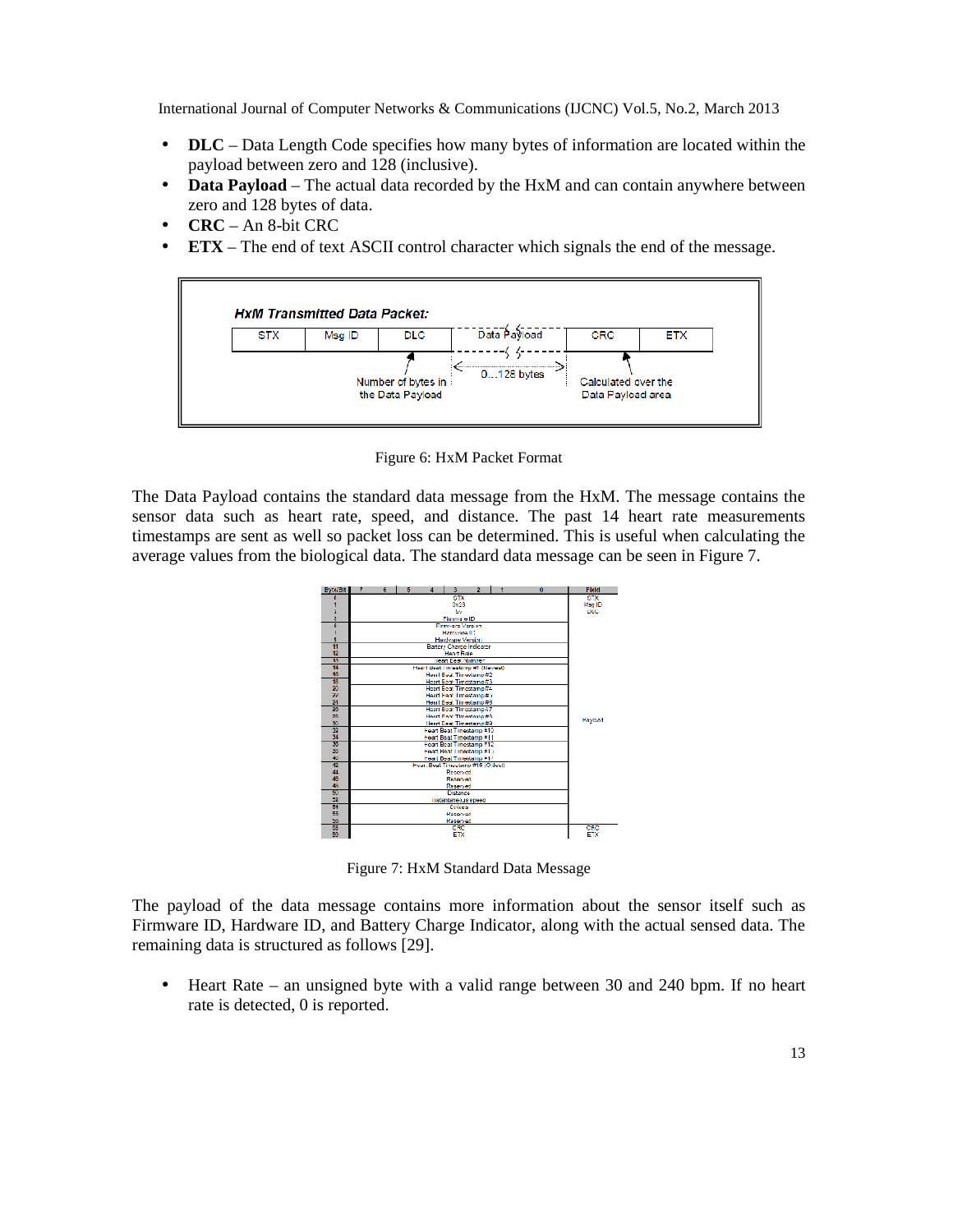- Heart Beat Number unsigned byte that is incremented each time a heart rate is detected. Rolls over at 255.
- Heart Beat Timestamps  $(1-15) 16$  bit unsigned integer representing the heart beat timestamp between 0 and 65535 milliseconds. Rolls over at 65535.
- Distance 16 bit unsigned integer representing the total distance travelled in 16ths of a meter. Rolls over ever 256 meters.
- Instantaneous Speed 16 bit unsigned integer representing the instantaneous speed of the device in steps of 1/256m/s. The valid range is between 0 and 15.996 m/s.
- Strides unsigned byte representing the number of strides the wearer has taken between 0 and 255. Rolls over at 255.

#### **6.4 ANDROID OPERATING SYSTEM**

The Android is a mobile platform based on a software stack rich with features. It includes an operating system, middleware, and key applications which can each be adjusted individually to maximized platform performance. Some of the key software features Android includes are the Dalvik virtual machine, integrated browser, optimized graphics, SQLite, and media support [34]. The Android architecture is essentially divided into four layers as can be seen in Figure 8. The layers are built on top of each other, the lower layers vital for upper layer development. While the majority of development of HHC was focused on the Application layers, this section briefly discusses the function of the individual layers.



Figure 8: Android Operating System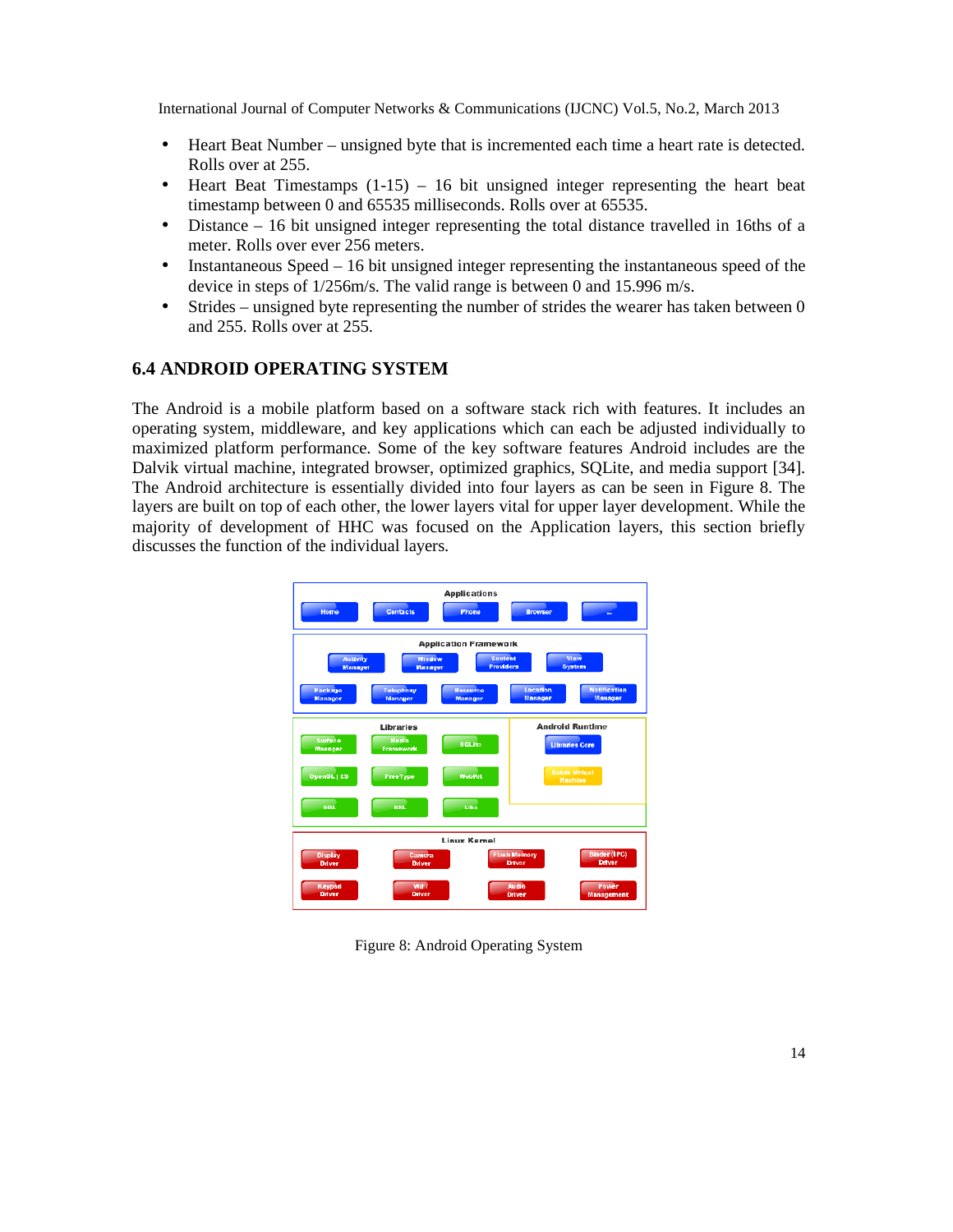#### **Linux Kernel**

The current Android Linux kernel is based on Linux 2.6 for its core services. It handles low level system services such as security, memory management, process management, network stack, and drivers. With the drivers, it is responsible for acting as an abstraction between the hardware and other layers in the stack [34]. As seen in the hardware section, customization to the kernel can support different hardware technologies included by manufacturers.

#### **Android Runtime**

As applications for Android are primarily written in Java, it includes a set of core libraries to provide function for the Java programming language. Each application runs on an instance of the Dalvik virtual machine, which has been optimized for mobile development. It has a minimal memory footprint and relies on the Linux kernel for low level functionality such as memory management, threading and networking [34]. In Android version Froyo (2.2) and beyond, the Dalvik virtual machine includes a JIT (Just in time) compiler to greater improve the speed of running code. Code is actively analyzed while running and translated into a faster form all while using little memory. The JIT is just one of the enhancements made to the Android runtime to make it highly efficient on mobile devices [35].

#### **Library**

In addition to the Java libraries included in the runtime. Android also includes a set of  $C/C++$ libraries which can be accessed through the Application framework. The libraries handle lower operations such as media, 2D graphics, 3D graphics, SQLite, and bitmap and vector font rendering [34]. The Native Development Kit (NDK) provides direct access to several of these libraries and can be used to create classes that may have a slight improvement over their Java counterpart [36].

#### **Application Framework**

Android allows developers to deeply integrate their applications with the operating system because of its open platform. Applications have access to the same framework APIs all the core programs have and can take advantage of any currently designed components. The framework does have security constraints, but if permissions are granted by the user, applications can publish their capabilities to any other applications. Below all applications is the core of the framework which includes Views, Content Providers, a Resource Manager, a Notification Manager, and an Activity Manager [34].

#### **Application**

The application layer on the Android platform is mostly left to third party developers. Developers can use the other layers, specifically the application framework, to develop applications in Java. Most stock versions of Android come with default applications such as Phone, Browser, and Contacts and developers can use them as examples for other applications. With the Software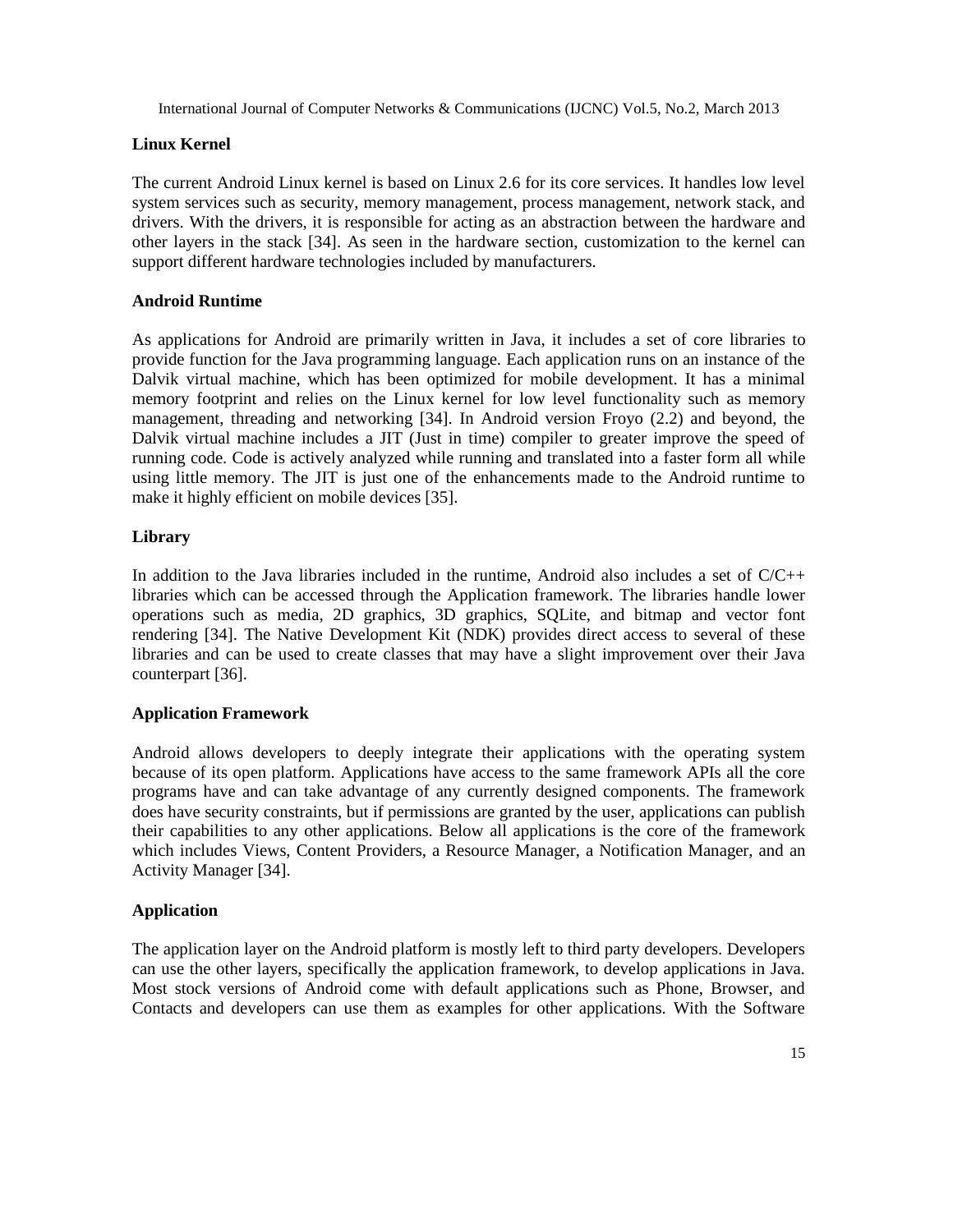Development Kit (SDK) for Android developers can create deeply integrated and graphically pleasing applications for users.

# **6.5 SERVER SOFTWARE**

The server-side of HatterHealthConnect is written in PHP. The first objective of this server is collecting, storing, and summarizing the data uploaded from individual Android base stations. MySQL is the chosen relational database management system for the server side of HHC. All necessary information for HHC is stored within this database, including biophysical, user, and team data. This database is built to support the individual Android phones and also the Facebook and Twitter applications.

The second part of HatterHealthConnect's back-end server is to provide an interface where users can view data and interact with other users. This is accomplished using social networking sites. These social networking sites often provide developer-friendly APIs for accessing and updating user data. Facebook and Twitter support APIs for a variety of platforms and languages. These APIs often include multiple ways of accessing the site data and have security measures in place to restrict whose data is visible. Additionally, many open-source projects have been initiated to wrap these APIs and increase the ease of site interaction. Facebook development is more complex than Twitter because of all the different functionality Facebook provides. User's status updates are only a small portion of the site. These applications can access third party information and can use pre-made tools by Facebook for enhancement.

Facebook applications are web applications that are built in a common web programming language, such as PHP, and then loaded into the context of Facebook. Essentially, a web application is designed separately from Facebook on a server and then is linked from within Facebook when the app is run. The benefit of using Facebook comes from all the information that Facebook provides the application about the user. Once a user agrees to share their Facebook information with the application, the application is able to make Facebook API calls to access his or her user id and then link the id to the proper data in the database. The web application for HatterHealthConnect is written in PHP and located on the same server as Android-facing scripts.

# **7. IMPLEMENTATION DETAILS**

#### **7.1 BASE STATION IMPLEMENTATION**

The Android portion of HHC is designed similarly to the majority of Android applications. The following sections describe the class structure of HHC along with the design implementation

#### **7.1.1 BASE STATION CLASS DESIGN**

The source code for HHC is structured such that Java class files are separated from the XML files. The XML defines layout, styles, and global strings which can then be referenced from the Java code.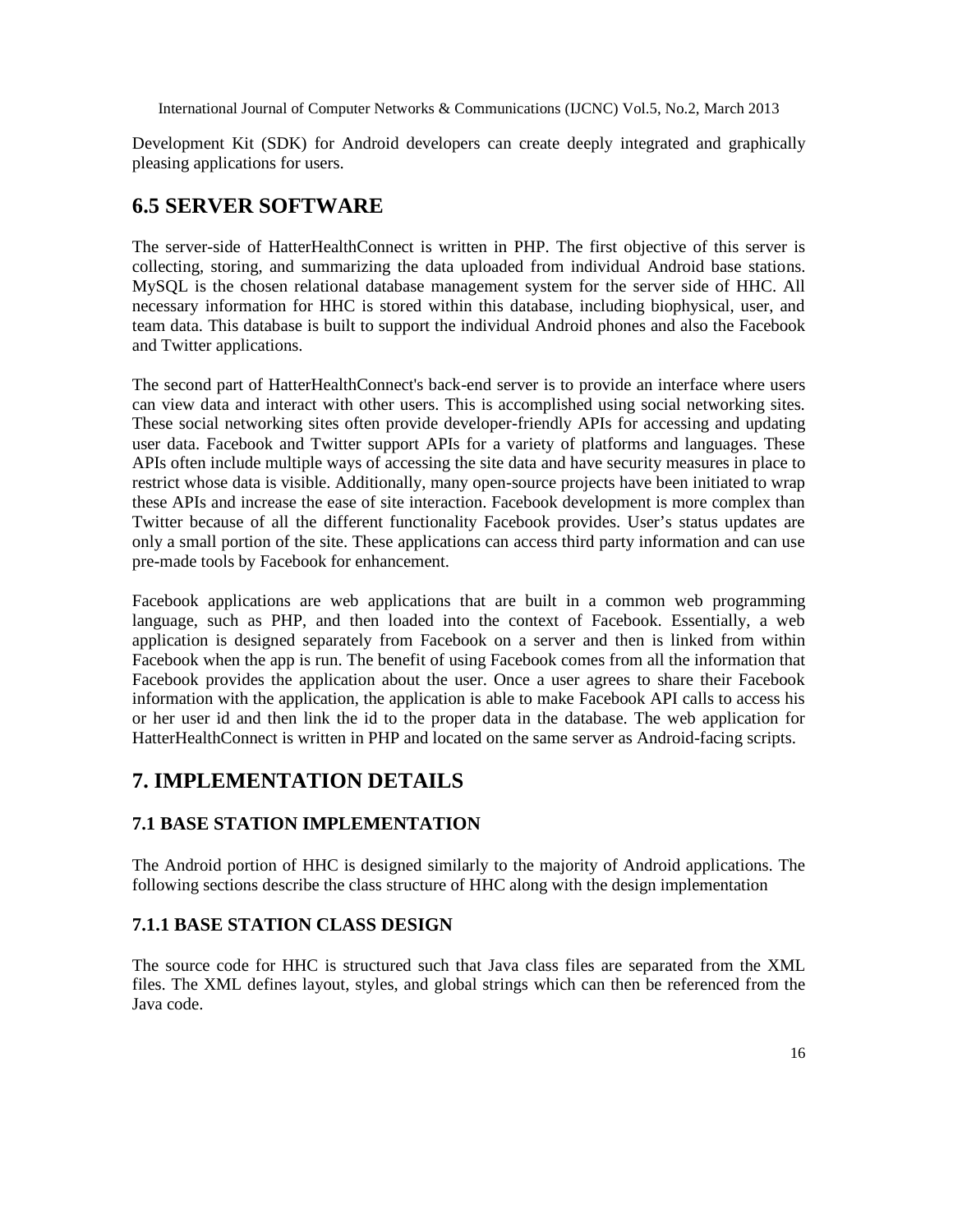

As illustrated in Figure 9, the lower levels of HHC interact directly with the Android framework to share data with other devices. Bluetooth calls are made to body sensors through the Bluetooth service to handle remote data collection. The data is then processed and passed either directly to Facebook through the Facebook Link classes, or uploaded to the backend database over HTTP. User interaction is handled through the GUI. The user is able to choose how his/her data is uploaded and at what frequency. The program can also be navigated through the menu to change sensors and handle reconnections.

Java development allows class files to be separated into packages to increase encapsulation during development. The package structure of HHC can be seen in Figure 10. Each piece of the application is separated out into one of the following packages or classes:

- **com.stetson.hhc.facebook** Handles Facebook authentication along with any buttons or views needed to connect. When authenticating to Facebook, it checks to see if an instance of the Facebook application is currently installed on the device. If so, it authenticates through the application, otherwise opens up a web view to authenticate.
- **com.stetson.hhc.network** Handles HTTP and remote database connections over the Internet. Includes an abstract web database connection class for extensions to other databases.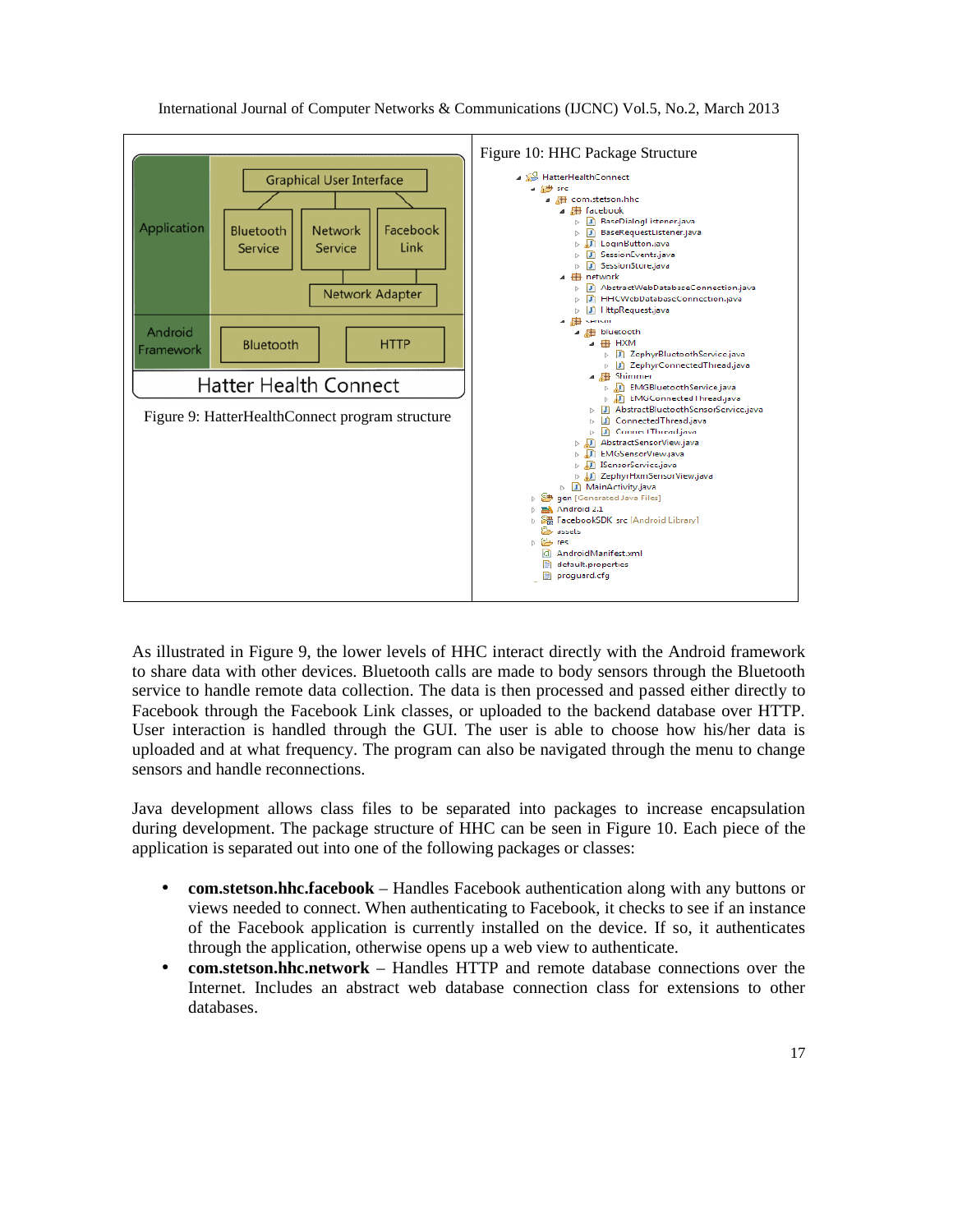- **com.stetson.hhc.sensor** Contains the majority of the code handling sensor connections along with class creating the GUI.
- **AbstractSensorView** Abstract class serving as the base view for any GUI needing to connect to a sensor. Contains methods for connecting and handling sensor information.
- **EMGSensorView and ZephyrSensorView** AbstractSensorViews each dedicated to a specific HHC sensor.
- **com.stetson.hhc.sensor.bluetooth** Handles Bluetooth sensors such as the HxM and Shimmer EMG. Base packages *com.stetson.sensor.bluetooth.HXM* and *com.stetson.sensor.bluetooth.Shimmer* extend AbstractBluetoothService and ConnectedThread to create a fully functional sensor connection.
- **AbstractBluetoothSensorService** Establishs an initial connection to a sensor and manages the connection by sending messages to the extending class.
- **ConnectThread and ConnectedThread** Used by a sensor service to connect to a sensor and handle any information sent to the device from the sensor.

#### **7.1.2 BASE STATION DESIGN**

The HHC Android application was designed with both functionality and user perspective in mind. The application needed to contain the necessary pieces to perform a variety of useful functions, while at the same time feeling very intuitive. The resulting application ended up with a very simple design, with much of the connection work being done in the background, and the user having the options to handle where the data is uploaded.



In order for the user to start recording data, they simply select which attachment he or she is using and then begin the connection. The application then connects to the sensor and data is passed back to the phone. Within each of the individual views a user can also log into Facebook, or directly post current information onto his or her Facebook wall. Figures 11 and 12 show snapshots of the Android Application for heart monitor and EMG monitor respectively

Security is an important part of an application when dealing with personal information such as health data. HHC maintains security by only submitting/posting data the user has willfully decided to submit. The user has full control over what data is uploaded to the backend or social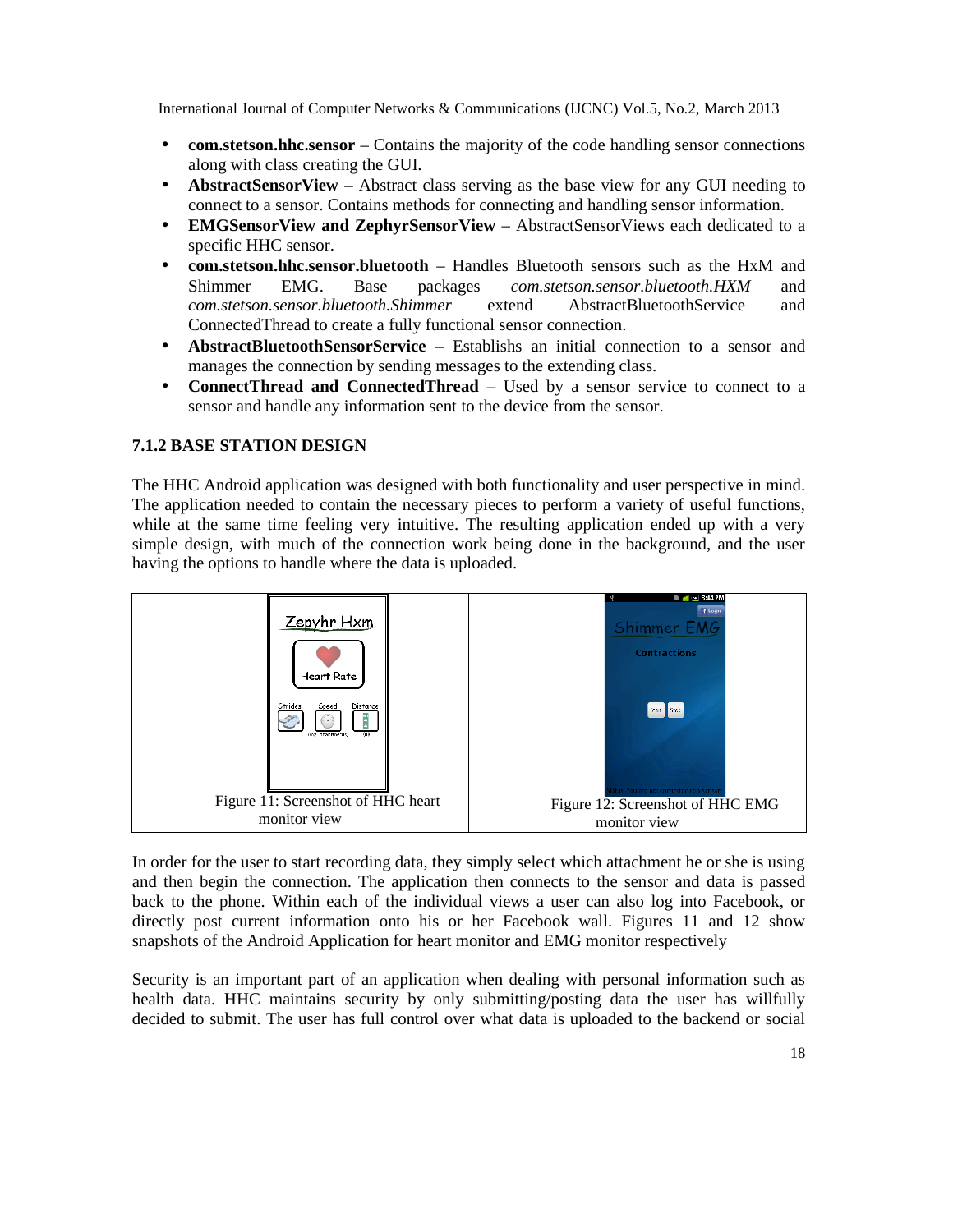networking sites. The base station does not transmit any data without first being prompted by the user.

#### **7.2 SERVER IMPLEMENTATION**

#### **7.2.1 USER DATABASE**

The BSN-facing side of the server is a collection of PHP scripts that wait for data to be sent via POST to the server's main receiving script. These PHP scripts evaluate the type of data being sent and store it appropriately into HatterHealthConnect's database. As shown in Figure 13, this database is made up of several tables that can easily be queried for future data retrieval. The table "Users" has been created to store data that allows HHC to link users to their appropriate Facebook and Twitter accounts. A "Teams" table contains the data pertaining to the many different groups created through the Facebook application, including their unique name. Individual users can be a part of several teams and each team can have many users so a "UsersToTeams" table is defined to map those relationships. Finally, the "Workouts" table contains all the necessary information about every individual workout the user performs. Information such as the day, time, and duration are included. The data passed from the health sensors is stored in separate tables specific to the sensor gathering the data and then linked to a workout. This way, more sensors could easily be added by creating more sensor-specific tables and linking them to a specific workout. The social networking applications can now pull data about the frequency, length, and health data of workouts by querying this database.



#### **7.2.2 SERVER APPLICATION DESIGN**

A user has several ways of sharing or storing the physiological and other workout data once he or she has finished a workout. HatterHealthConnect includes a Facebook application as the primary method of exposing content to users. Figure 14 shows Facebook application for EMG monitor. The Facebook application pulls data from a database that contains uploaded data from the users and displays it to them. Users are able to see their progress as well as others connected with them.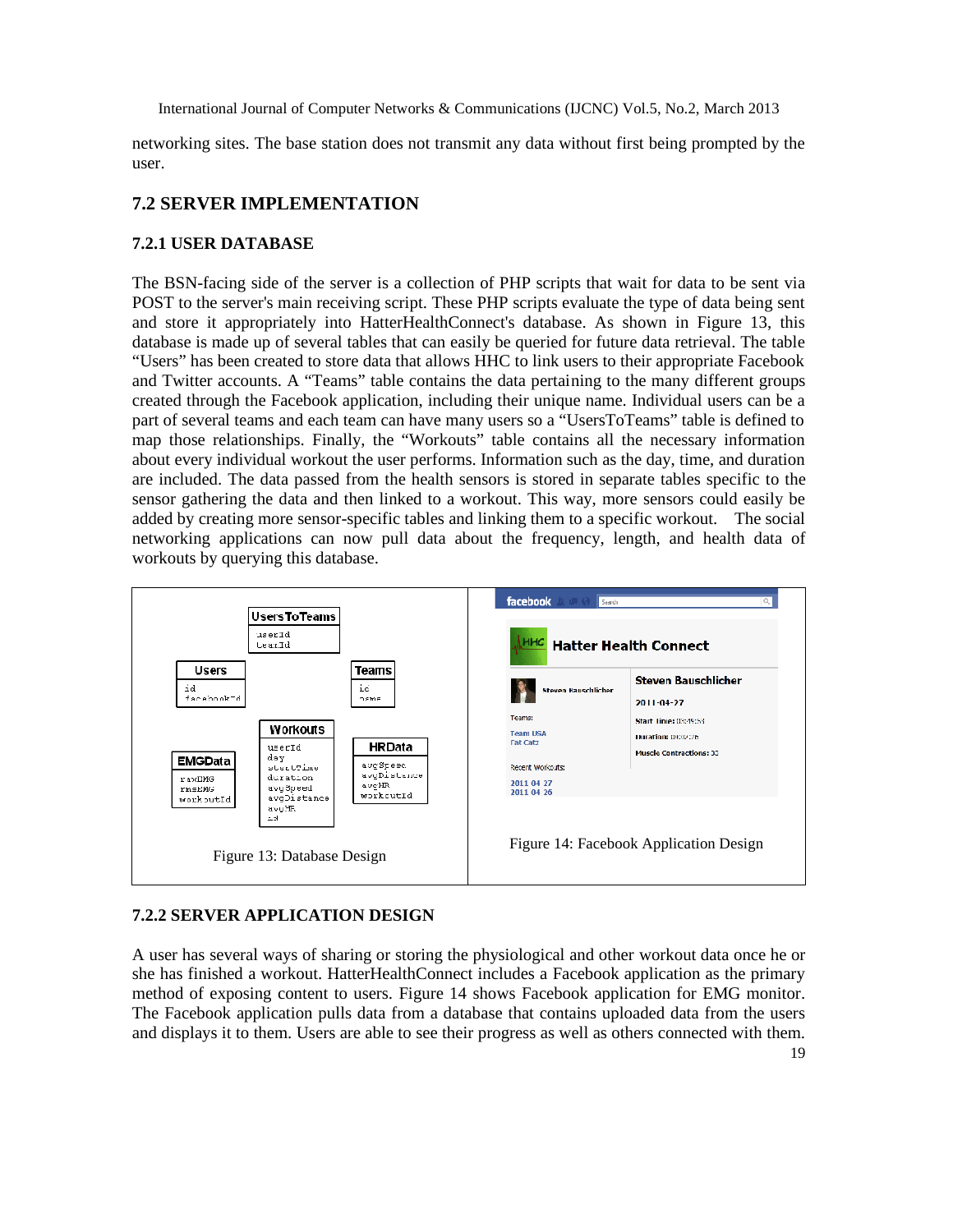By being able to view their own workout history, users are able to see if they have improved or view the results of different training patterns. Within the application users can create or join groups so that data from other members that belong to the same group can be accessed and compared against a user's own health data. There are also several other features that make use of Facebook that do not require a user to access the web application. For instance, Facebook has released an open source API for Android, allowing a user to interact directly with his/her Facebook account. The Android application, if prompted, can then update a user's status based on the information received from the healthcare monitoring portion. Interacting directly through the Facebook Android API for status updates should increase awareness, because it will require little work to update one's status and many users should use it. It will be much easier for users to activate the updates on their phones than to go through the Facebook web application and update it there.



Figure 15: Methods of Social Interaction

Twitter integration is similar to the status update portion of the Facebook integration. Twitter is a micro blogging site that lets users "tweet" updates about themselves, and remotely interacting with the site is fairly simple. A HatterHealthConnect user has the option to tweet about his/her progress or current status, very similar to how one would update his/her Facebook status. Along with Facebook, Twitter should provide another channel for promoting health and fitness by creating exercise awareness for peers. Figure 15 shows the methods of different social interaction.

# **8. CONCLUSION**

20 Body sensor networks continue to play an important role in the development of healthcare applications as the need for lightweight and remote monitoring continues to grow. In this paper we have presented HatterHealthConnect, a network that combines the mobility and monitoring of a BSN with the interaction capabilities of social networks. With the advent of social networking and the increased ability to share data, people are able to communicate like never before. We believe that creating a tool to connect health/sensor data to a social media channel will help promote physical wellness by creating peer groups that can help motivate and encourage each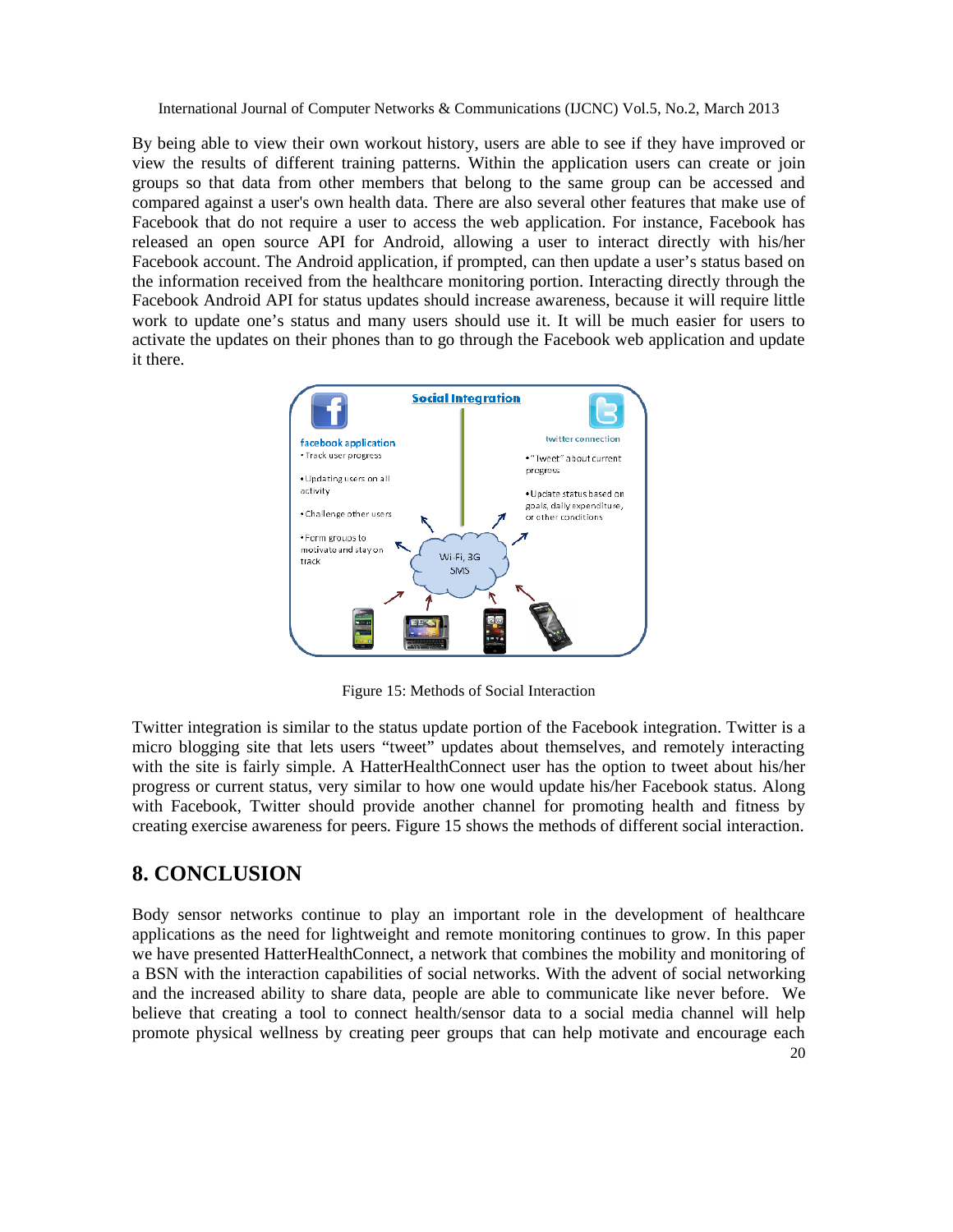other. HatterHealthConnect includes a reliable BSN that is easy to operate, as it can run on any mobile phone the uses Android OS 2.1 or greater and is completely wireless. Promoting physical wellness is an important goal to focus on and self motivation is not always enough to encourage it. HatterHealthConnect is designed to meet that goal effectively by easily connecting users to a global network of those who want to pursue a healthier lifestyle. Nowadays more and more people are comfortable using social networks and will not have any difficulty to access and interact with data on these sites. Users can choose to share information with a group of friends or only with their doctors. They can also choose not to share any data, but use the system as a method to keep track of their exercise routine and monitor their own progress. Our preliminary evaluation of the survey completed by twenty three users with different demographic data such as age, social network usage, and workout rate show that it is reasonable to assume users who already workout will be quicker to adopt HHC and without too much concern. However, older users who do not use social networking sites may be slower to adopt the application. We think that this application can be more popular among youth. We hope that it could act as a tool to promote health awareness that could yield in solving child obesity problems.

#### **REFERENCES**

- [1] Otal, B., L. Alonso, Ch. Verikoukis, "Towards Energy Saving Wireless Body Sensor Networks in Health Care Systems," Communications Workshops (ICC), 2008 IEEE International Conference on, Proc. of Communications Workshops, 2008, ICC Workshops '08. IEEE International Conference, Capetown, pp.1- 5, 2010.
- [2] Misra, S., Tiwari, V., Obaidat, M., "LACAS: learning automata-based congestion avoidance scheme for healthcare wireless sensor networks," IEEE J. Sel. Areas Commun., 27(4): 466-479, 2009.
- [3] David Bauschlicher, Steven Bauschlicher and Hala ElAarag, "Framework for the Integration of Body Sensor Networks and Social Networks to Improve Healthcare", Communication and Networking Symposium, International Society of Modeling and Simulation 2011 Spring Simulation Multiconference, Boston, MA, April 3-6, 2011, pp.19-26
- [4] Kuryloski, P., Giani, A., Giannantonio, R., Gilani, K., Gravina, R., Seppa, V., Seto, E., Shia, V., Wang, C., Yan, P., Yang, A.Y., Hyttinen, J., Sastry, S., Wicker, S., and Bajcsy, R. 2009. DexterNet: An Open Platform for Heterogeneous Body Sensor Networks and its Applications. Body Sensor Networks 2009 (BSN 2009 Berkeley, CA June 3-5, 2009)
- [5] Seto, E., Martin, E., Yang, A., Yan, P., Gravina, R., Lin, I., Wang, C., Roy, M., Shia, V., and Bajcsy, R. 2010. Opportunistic strategies for lightweight signal processing for body sensor networks. In Proceedings of the 3rd international Conference on Pervasive Technologies Related To Assistive Environments (Samos, Greece, June 23 - 25, 2010). F. Makedon, I. Maglogiannis, and S. Kapidakis, Eds. PETRA '10. ACM, New York, NY, 1-6.
- [7.] M. J. Moron, J. R. Luque, A. A. Botella, E. J. Cuberos, E. Casilari and A. Diaz-Estrella, "A smart phonebased personal area network for remote monitoring of biosignals," *International Federation for Medical and Biological Engineering* Proceedings, 2007.
- [8.] B. Lo, S. Thiemjarus, R. King, and G.Z. Yang. Body sensor network a wireless sensor platform for pervasive healthcare monitoring. In Adjunct Proceedings of the 3rd International Conference on Pervasive Computing, May 2005.
- [10] C. Otto, A. Milenkovic, C. Sanders, and E. Jovanov, "System architecture of a wireless body area sensor network for ubiquitous health monitoring," Journal of Mobile Multimedia, vol. 1, no. 4, pp. 307–326, 2006.
- [11] Munishwar, Vikram P., Samer S. Tilak, and Nael B. Abu-Ghazaleh, Congestion and Flow Control in Wireless Sensor Networks. Guide to Wireless Sensor Networks, Dordrecht: Springer, 2009.
- [12] C. Tan, H. Wang, S. Zhong, and Q. Li, "Body sensor network security: an identity-based cryptography approach," Proc. 1st ACM conference on Wireless Network Security, pp. 148–153, 2008.